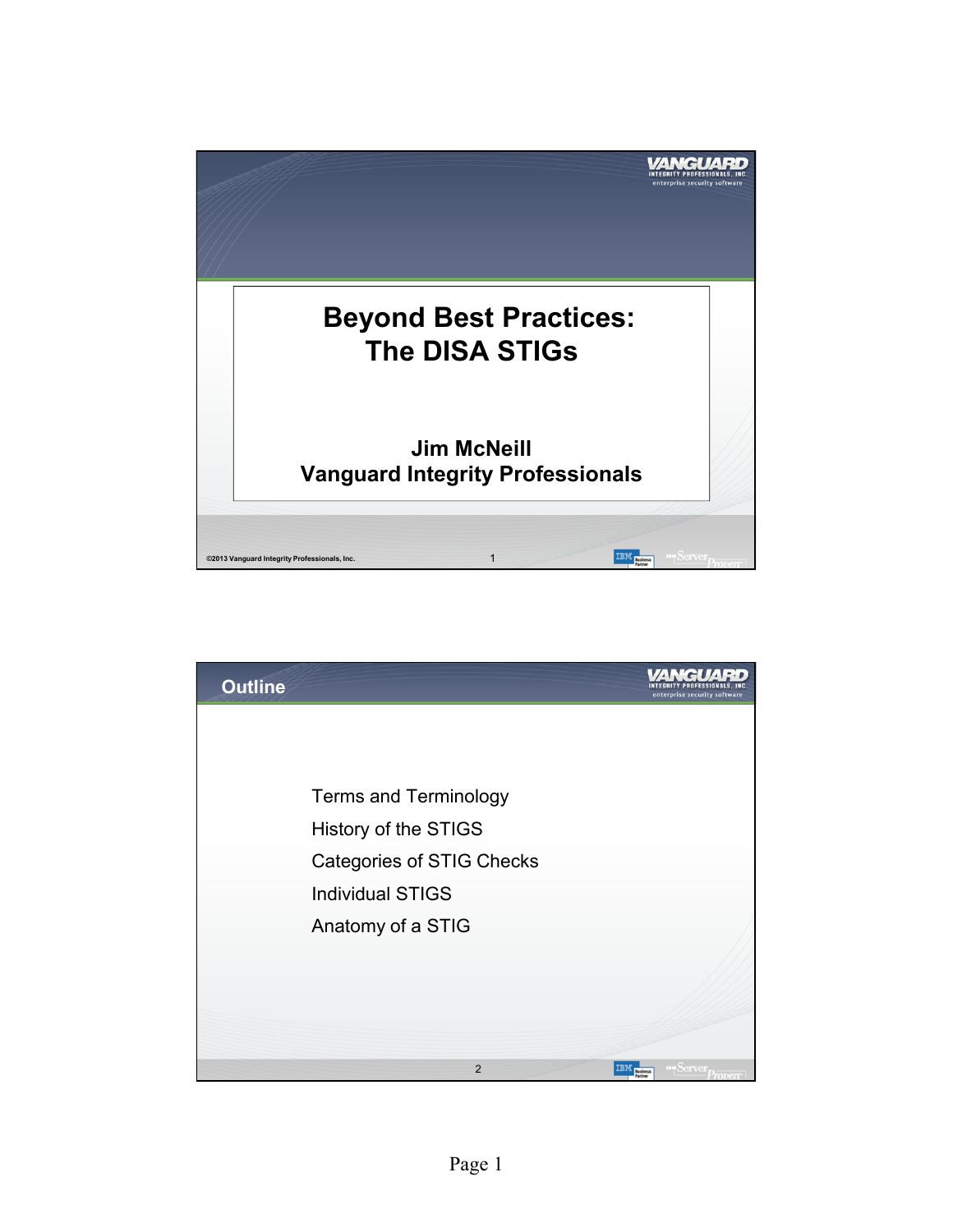

| <b>Terms and Terminology</b>                                                                                                                                                                                                                                                                                             | enterprise security software |
|--------------------------------------------------------------------------------------------------------------------------------------------------------------------------------------------------------------------------------------------------------------------------------------------------------------------------|------------------------------|
| Defense Information Systems Agency (DISA)<br>A United States Department of Defense combat support agency with the goal of<br>providing real-time information technology (IT) and communications support to<br>the President, Vice President, Secretary of Defense, the military Services, and<br>the Combatant Commands. |                              |
| National Institute of Standards and Technology (NIST)<br>Publishes configuration controls that must be used by each Federal Agency and<br>by all contractors processing data for a federal agency.                                                                                                                       |                              |
| <b>Security Technical Implementation Guide (STIG)</b><br>A configuration document used to standardized security controls for software<br>and hardware systems. Each <b>STIG</b> check in the SRR checklist is mapped to IA<br>Controls defined in DoD Directive 8500.2.                                                  |                              |
| 4                                                                                                                                                                                                                                                                                                                        |                              |
|                                                                                                                                                                                                                                                                                                                          |                              |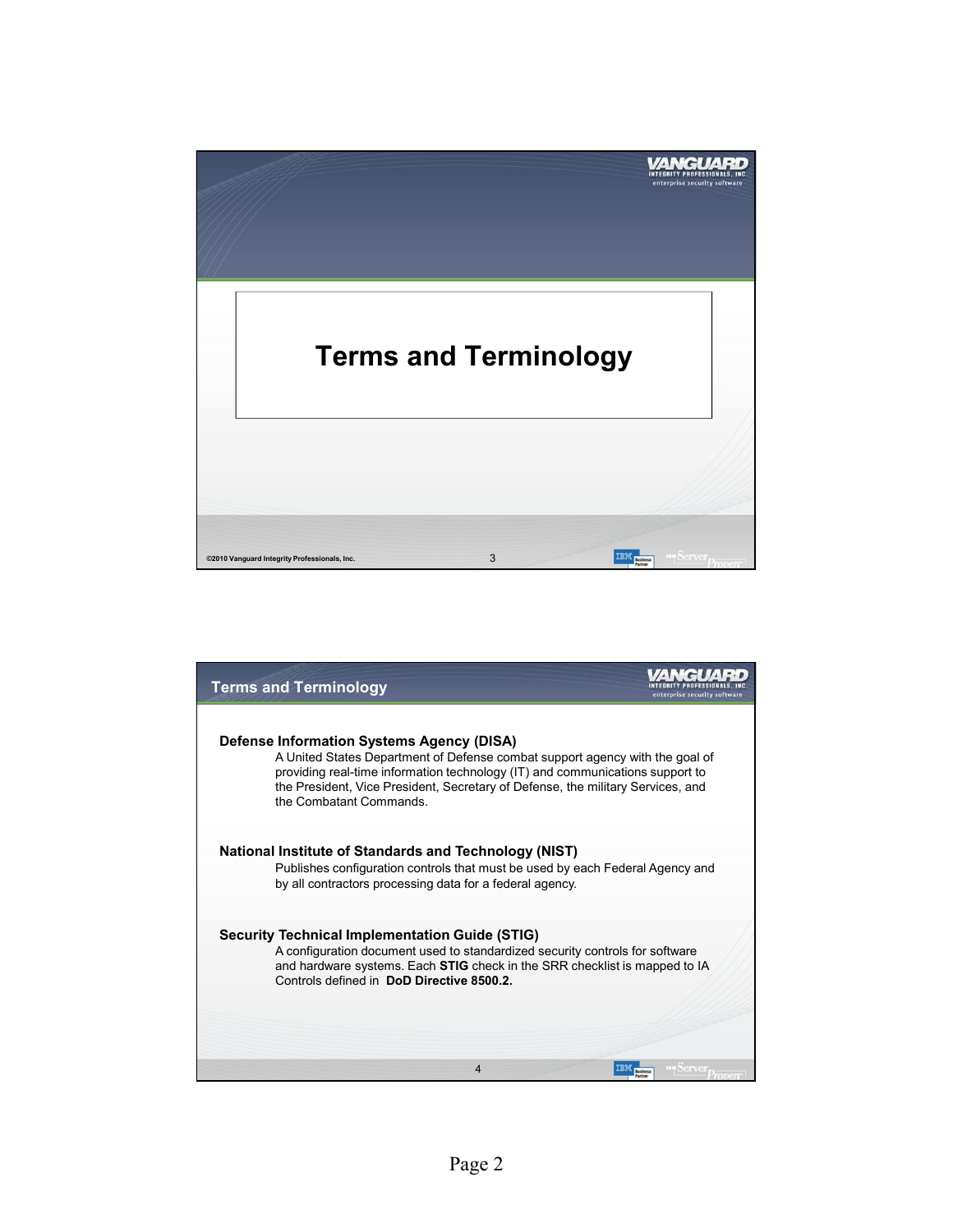

| <b>Terms and Terminology</b>                                                                                                                                                                                                                                                                                                     | enterprise security software                |
|----------------------------------------------------------------------------------------------------------------------------------------------------------------------------------------------------------------------------------------------------------------------------------------------------------------------------------|---------------------------------------------|
| <b>DoD IA Controls</b><br>The Department of Defense Information Assurance (IA) program establishes a<br>baseline set of controls to be applied to all DoD information systems. Each control<br>is uniquely named and can be referenced, measured, and reported against<br>throughout the life cycle of a DoD information system. |                                             |
| <b>Security Readiness Review (SRR)</b><br>The audit performed at designated sites to review compliance with the <b>DISA</b><br>STIGs.                                                                                                                                                                                            |                                             |
| <b>SRRAUDIT</b><br>The name assigned to the <b>SSR</b> audit process to validate compliance with the<br><b>DISA STIGS</b>                                                                                                                                                                                                        |                                             |
| <b>DHS</b><br>Department of Homeland Security                                                                                                                                                                                                                                                                                    |                                             |
| 6                                                                                                                                                                                                                                                                                                                                | Server <sub>Proven</sub><br><b>Business</b> |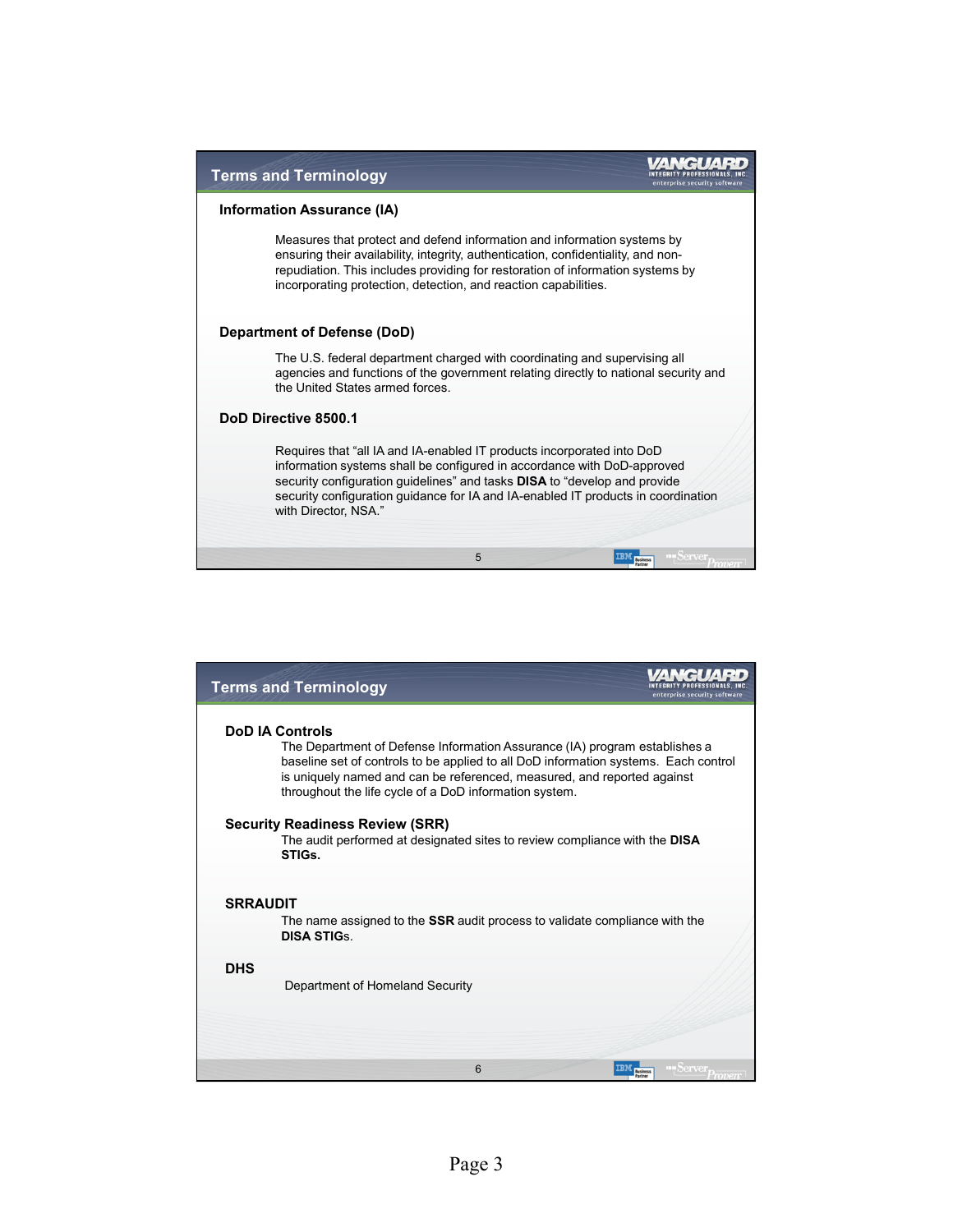

|              | <b>Terms and Terminology</b>                             | enterprise security software                                |
|--------------|----------------------------------------------------------|-------------------------------------------------------------|
| <b>NCP</b>   |                                                          |                                                             |
|              | National Checklist Program (Part of the NVD)             |                                                             |
| <b>NVD</b>   |                                                          |                                                             |
|              | National Vulnerability Database (hosted by NIST and DHS) |                                                             |
| <b>Vulid</b> |                                                          |                                                             |
|              | Vulnerability Identification                             |                                                             |
| <b>XCCDF</b> |                                                          |                                                             |
|              | eXtensible Configuration Checklist Description Format    |                                                             |
| <b>SCAP</b>  |                                                          |                                                             |
|              | Security Content Automation Protocol                     |                                                             |
| <b>OMB</b>   |                                                          |                                                             |
|              | Office of Management and Budget                          |                                                             |
|              | 8                                                        | IBM<br>$\frac{1}{2}$ Server <sub>D</sub><br><b>Business</b> |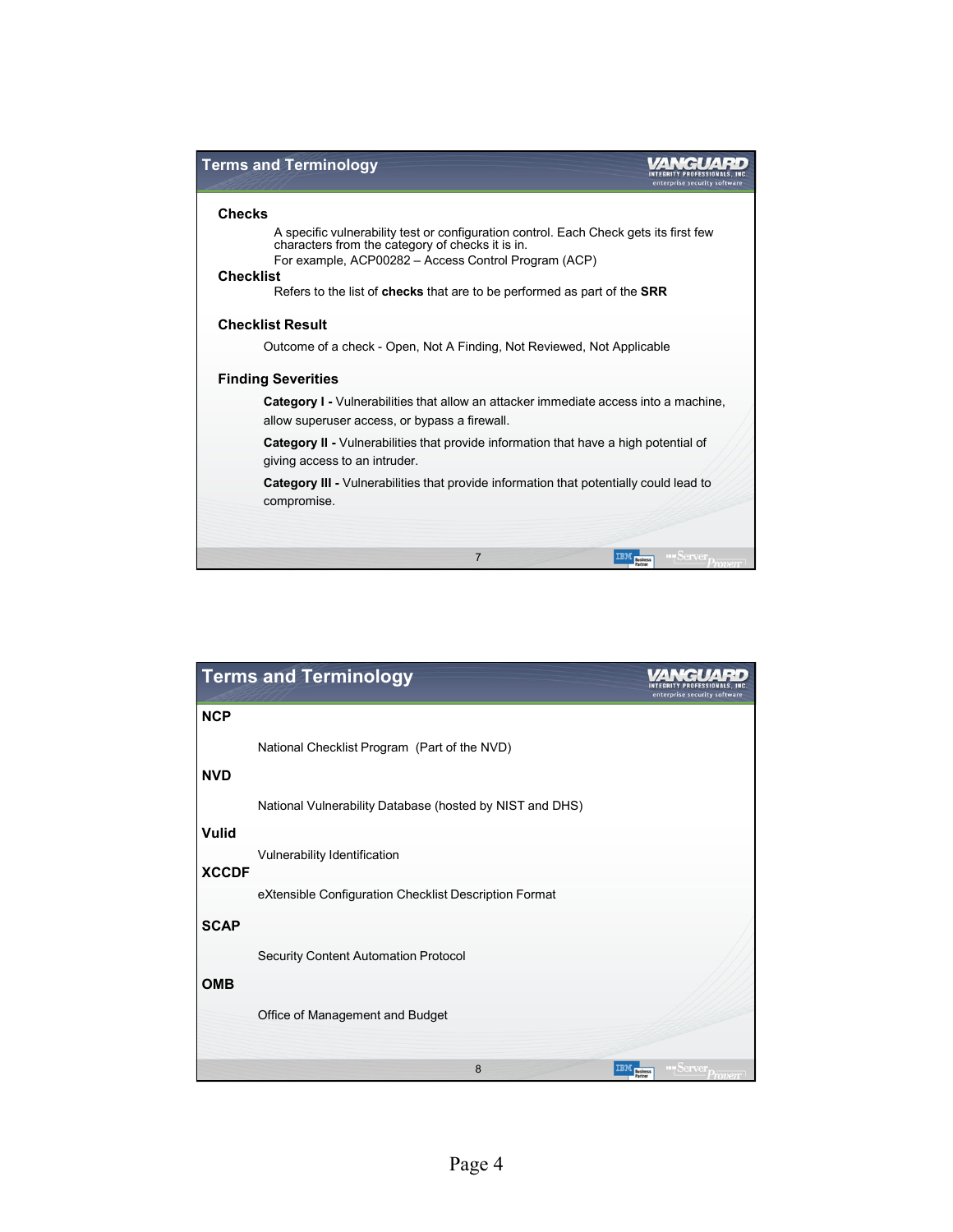

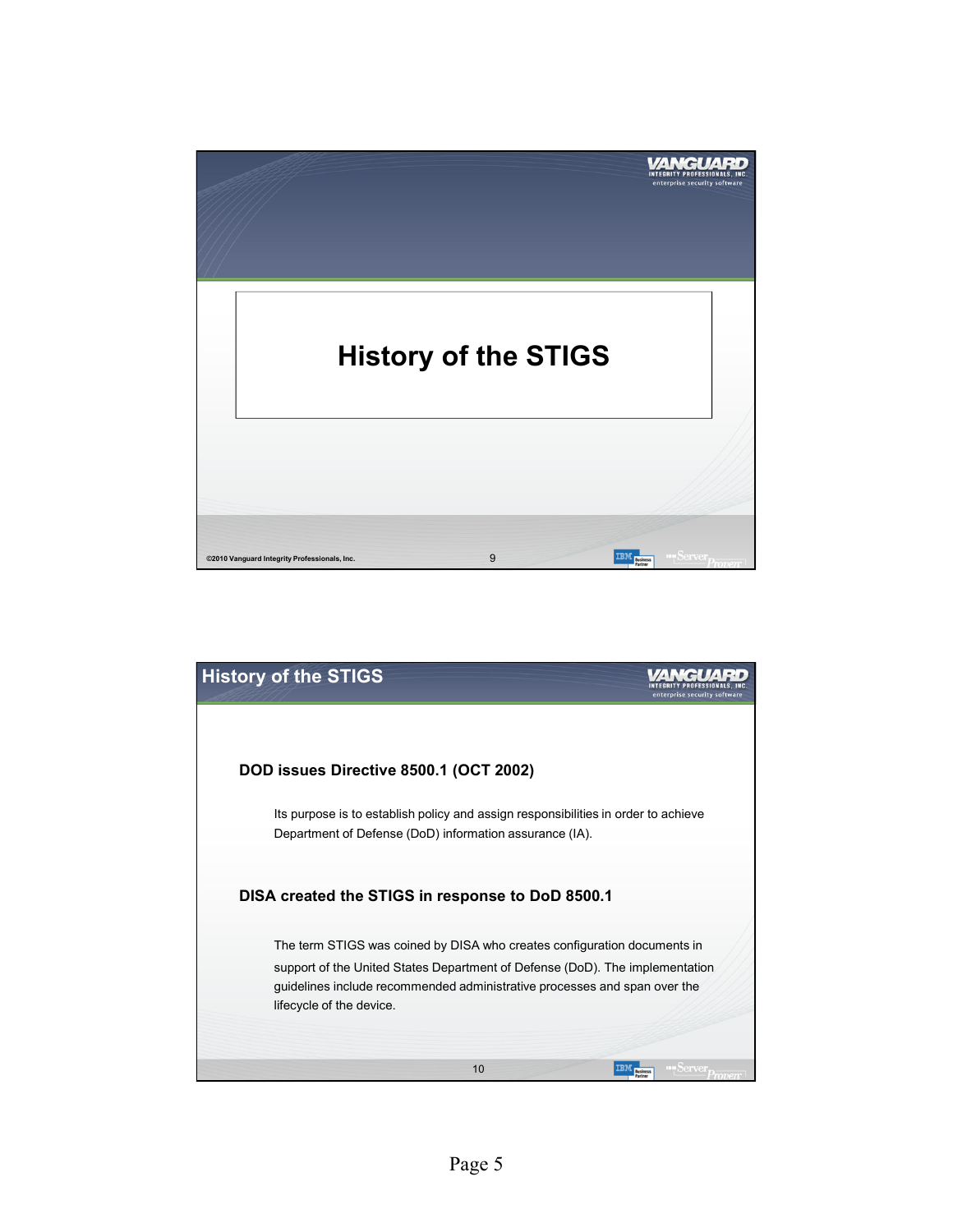

| <b>History of the STIGS</b>                                                                                                               | enterprise security software        |
|-------------------------------------------------------------------------------------------------------------------------------------------|-------------------------------------|
|                                                                                                                                           |                                     |
| <b>DISA converts STIGS to SCAP format</b>                                                                                                 |                                     |
| DISA converts the STIGS to XCCDF format, the first step toward SCAP.<br>SP 800-126                                                        |                                     |
| <b>NIST adopts STIGS</b>                                                                                                                  |                                     |
| The NVD now contains checklist for the mainframe in the NCP.                                                                              |                                     |
| <b>OMB</b> mandate                                                                                                                        |                                     |
| If NIST has a standard, all Federal agencies and all contractors processing data for<br>a federal agency must conform to those standards. |                                     |
|                                                                                                                                           |                                     |
| 12                                                                                                                                        | <b>bicin</b> Ver<br><b>Business</b> |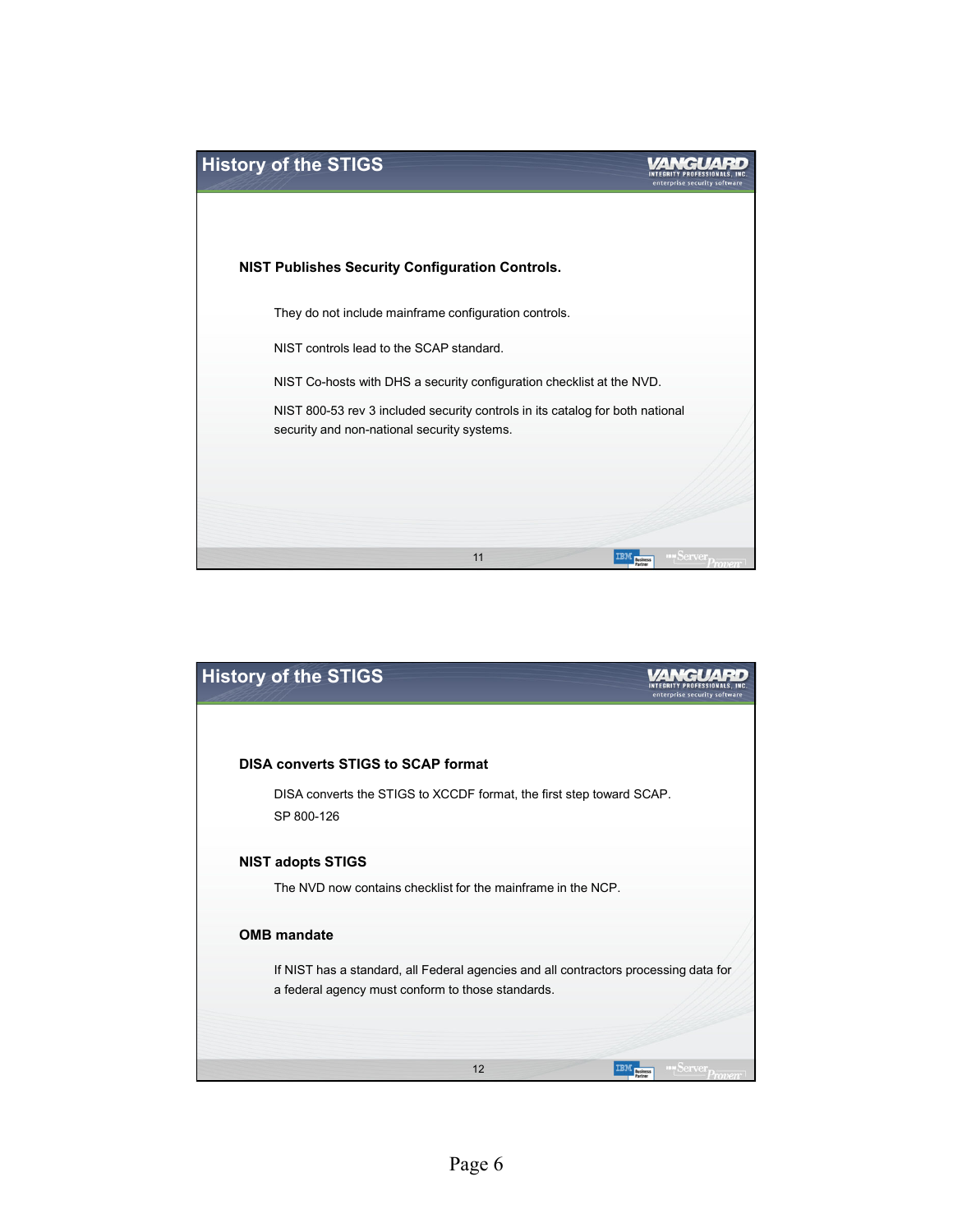

| <b>History of the STIGS</b>                         | enterprise security software |
|-----------------------------------------------------|------------------------------|
|                                                     |                              |
| Version 5.2.10                                      |                              |
| The last release of the STIG Guideline (1000 page   |                              |
| booklet that contained all the rationale behind the |                              |
| configuration control).                             |                              |
| Version 6.1                                         |                              |
| This release and all subsequent released as SRR     |                              |
| checklists only.                                    |                              |
| Version 6.2                                         |                              |
| XCCDF expressed checklist in line with Security     |                              |
| Content Automation Protocol (SCAP). NIST 800-126    |                              |
| Version 6.14                                        |                              |
| Released on Jan 25, 2013 is the current release.    |                              |
| 14<br><b>TBM</b> Business                           | <b>IFM Derver</b>            |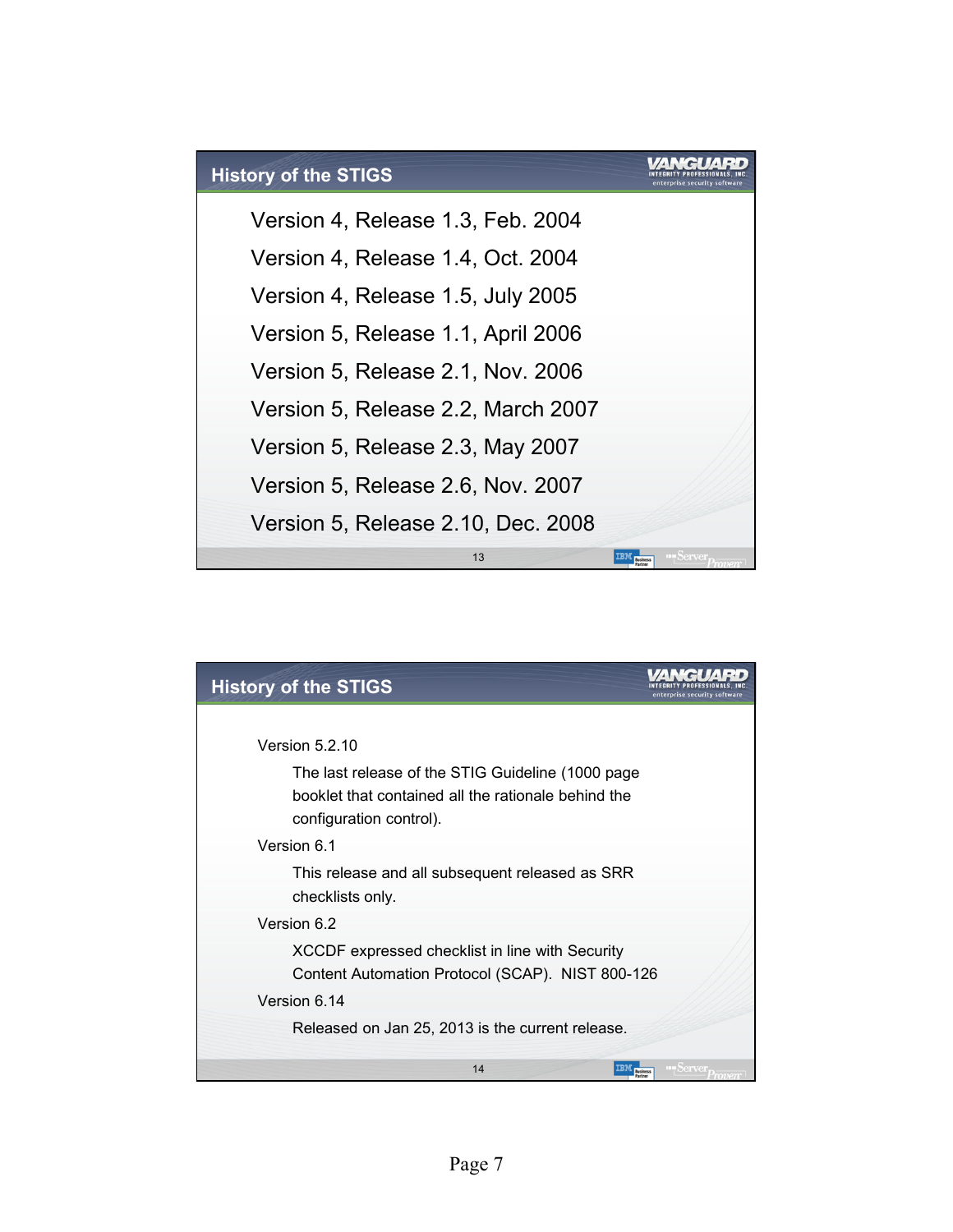

| <b>Categories of STIG Checks</b>                                       | enterprise security software                  |
|------------------------------------------------------------------------|-----------------------------------------------|
| z/OS Data Analysis (AAMV)                                              |                                               |
| Security Server (RACF) Data Analysis (ACP, RACF)                       |                                               |
| CA-1 (Tape Management System) Data Analysis (ZCA1)                     |                                               |
| CICS Data Analysis (ZCIC)                                              |                                               |
| CL/Supersession Data Analysis (ZCLS)                                   |                                               |
| DBMS Data Analysis (ZDBM)                                              |                                               |
| Front End Processor Data Analysis (ZFEP)                               |                                               |
| IBM Communications Server Data Analysis (IFTP, ISLG, ITCP, ITNT, IUTN) |                                               |
| Integrated Cryptographic Services Facility (ZICS)                      |                                               |
| Integrated Database Management System (IDMS) Data Analysis (ZIDM)      |                                               |
| BMC Control-D, Control-M, Control-O and IOA checks (ZCDT, ZCDM,        |                                               |
|                                                                        | ZCDO,ZIOA)                                    |
| CA - Auditor checks (ZADT)                                             |                                               |
| JES2 Data Analysis (ZJES)                                              |                                               |
| NC-Pass Data Analysis (ZNCP)                                           |                                               |
| 16                                                                     | $S$ erver <sub>p</sub><br><b>TBM</b> Business |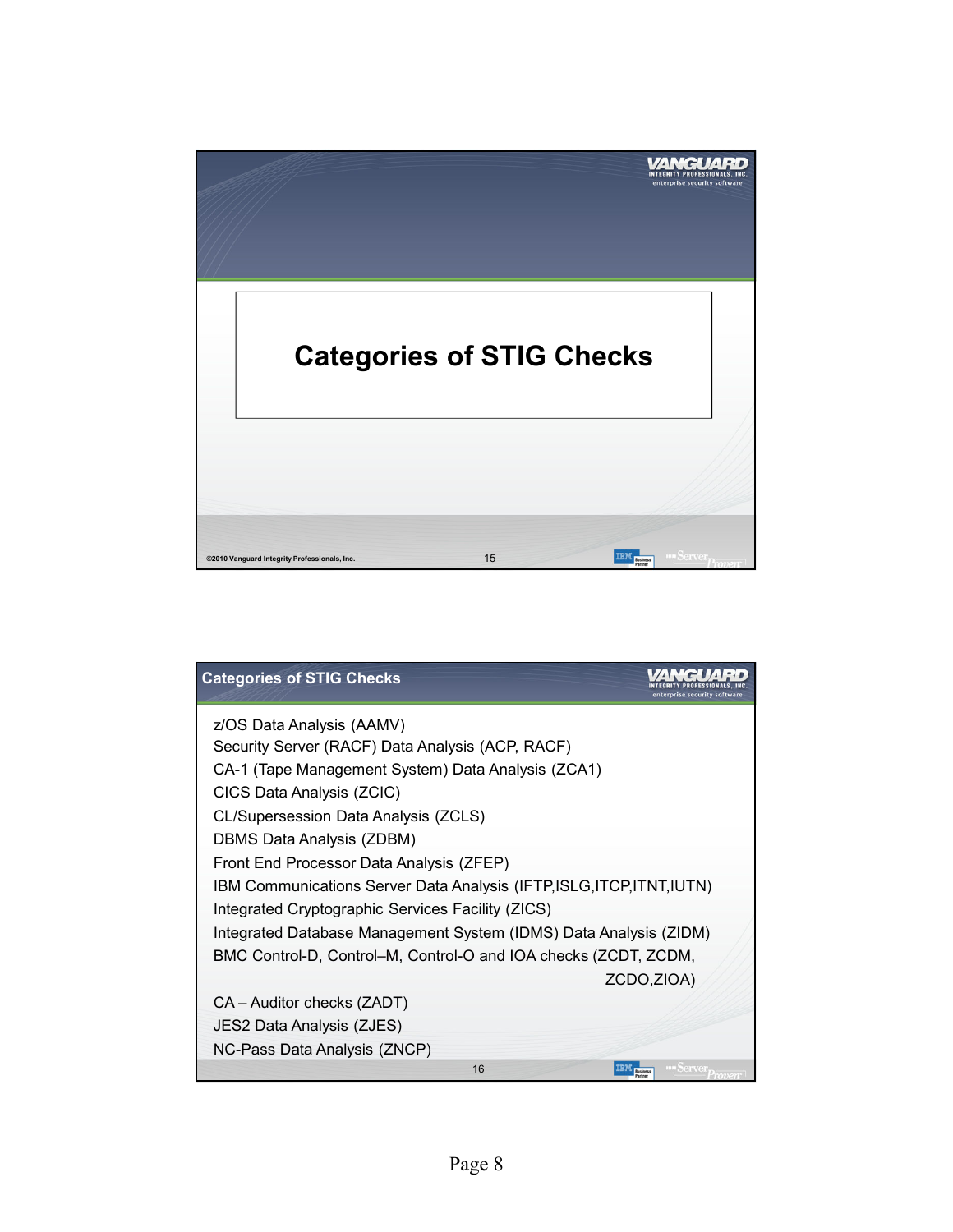| <b>Categories of STIG Checks</b>                         | enterprise security software |
|----------------------------------------------------------|------------------------------|
| SDSF Data Analysis (ZISF)                                |                              |
| DFSMS Data Analysis (ZSMS)                               |                              |
| TSO Data Analysis (ZTSO)                                 |                              |
| UNIX System Services Data Analysis (ZUSS)                |                              |
| VTAM Data Analysis (ZVTM)                                |                              |
| WebSphere Application Server for z/OS Analysis (ZWAS)    |                              |
| WebSphere MQSeries for z/OS Analysis (ZWMQ)              |                              |
| Hardware Configuration Definition (ZHCD)                 |                              |
| Tivoli Asset Discovery (ZTAD)                            |                              |
| Catalog Solutions (ZCSL)                                 |                              |
| Roscoe (ZROS)                                            |                              |
| SRR Audit (ZSRR)                                         |                              |
| Transparent Data Migration Facility Data Analysis (ZTDM) |                              |
| NetView Data Analysis (ZNET)                             |                              |
| Vanguard Security Solutions (ZVSS)                       |                              |
| 17                                                       | <b>THE DIGITY (C)</b>        |

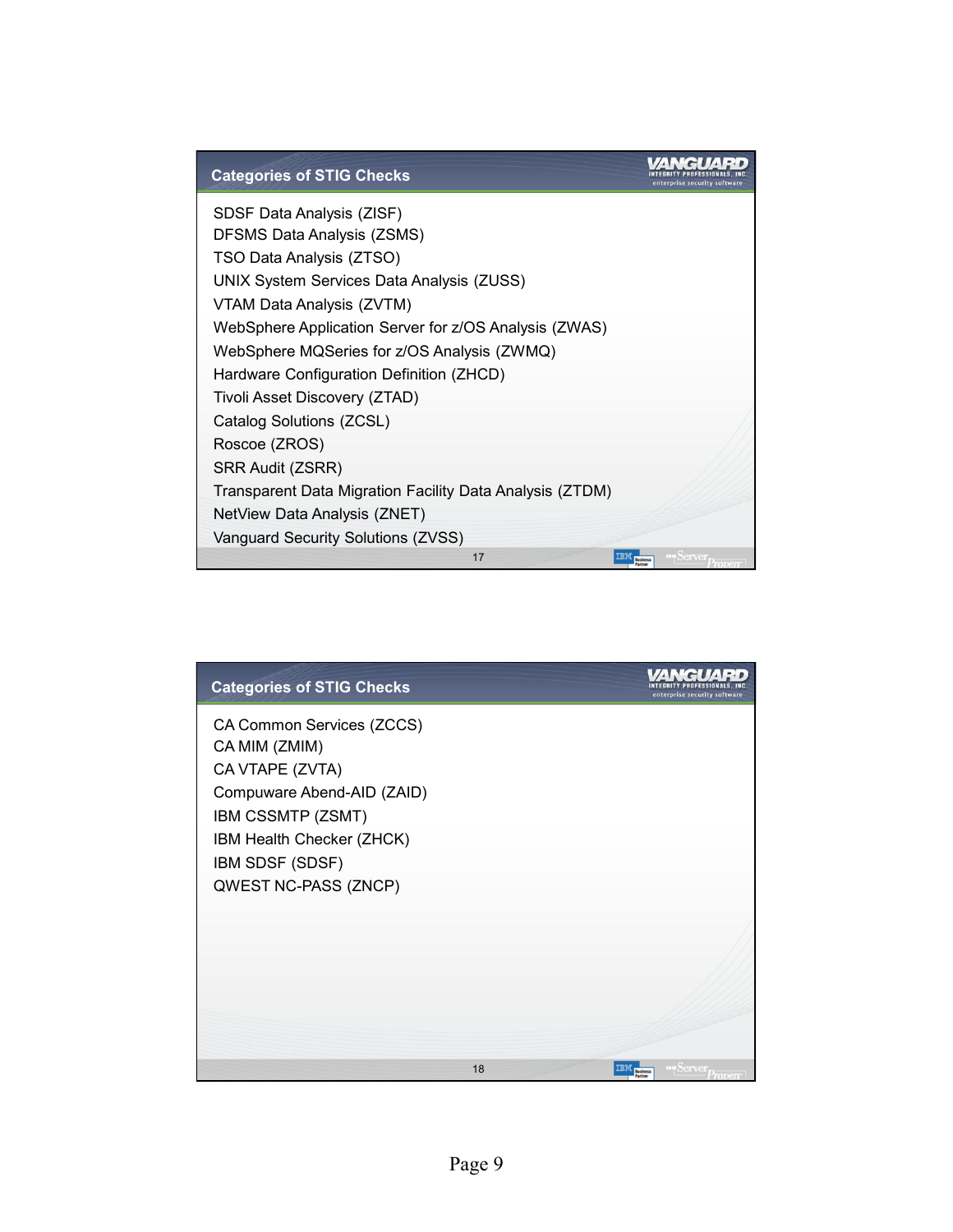

|  | OS/390 & z/OS Data Analysis (AAMV)                                                                                                                                                        | enterprise security software |
|--|-------------------------------------------------------------------------------------------------------------------------------------------------------------------------------------------|------------------------------|
|  | <b>AAMV0010</b> A CMP (Change Management Process) is not being utilized on this system                                                                                                    |                              |
|  | <b>AAMV0012</b> Unsupported system software is installed and active on the system                                                                                                         |                              |
|  | AAMV0014 Site does not have a formal migration plan for removing or upgrading OS systems software prior<br>to the date the vendor drops security patch support                            |                              |
|  | AAMV0016 The IAO or Site does not subscribe to the DOD-CERT/VCTS (Vulnerability Compliance<br>Tracking System) bulletin mailing list.                                                     |                              |
|  | <b>AAMV0018</b> Site does not maintain documented procedures to apply security related software patches to<br>their system and does not maintain a log of when these patches were applied |                              |
|  | <b>AAMV0030</b> LNKAUTH=APFTAB is not specified in the IEASYSxx member(s) in the currently active parmlib                                                                                 |                              |
|  | data set(s).                                                                                                                                                                              |                              |
|  | <b>AAMV0040</b> Inaccessible APF libraries defined                                                                                                                                        |                              |
|  | <b>AAMV0050</b> Duplicated sensitive utilities and/or programs exist in APF libraries                                                                                                     |                              |
|  | <b>AAMV0160</b> Inapplicable PPT entries have not been invalidated                                                                                                                        |                              |
|  | <b>AAMV0325</b> Non-existent or inaccessible Link Pack Area (LPA) libraries                                                                                                               |                              |
|  | <b>AAMV0350</b> Non-existent or inaccessible LINKLIST libraries                                                                                                                           |                              |
|  | <b>AAMV0370</b> Non-standard SMF data collection options specified                                                                                                                        |                              |
|  | <b>AAMV0380</b> Required SMF data record types not being collected                                                                                                                        |                              |
|  | <b>AAMV0400</b> An automated process is not in place to collect and retain SMF data                                                                                                       |                              |
|  | <b>AAMV0410</b> ACP database is not on a separate physical volume from its backup and recovery datasets.                                                                                  |                              |
|  | <b>AAMV0420</b> ACP database is not backed up on a scheduled basis                                                                                                                        |                              |
|  | documented correctly                                                                                                                                                                      |                              |
|  | 20<br>IBM<br><b>Business</b>                                                                                                                                                              | <b>Server</b>                |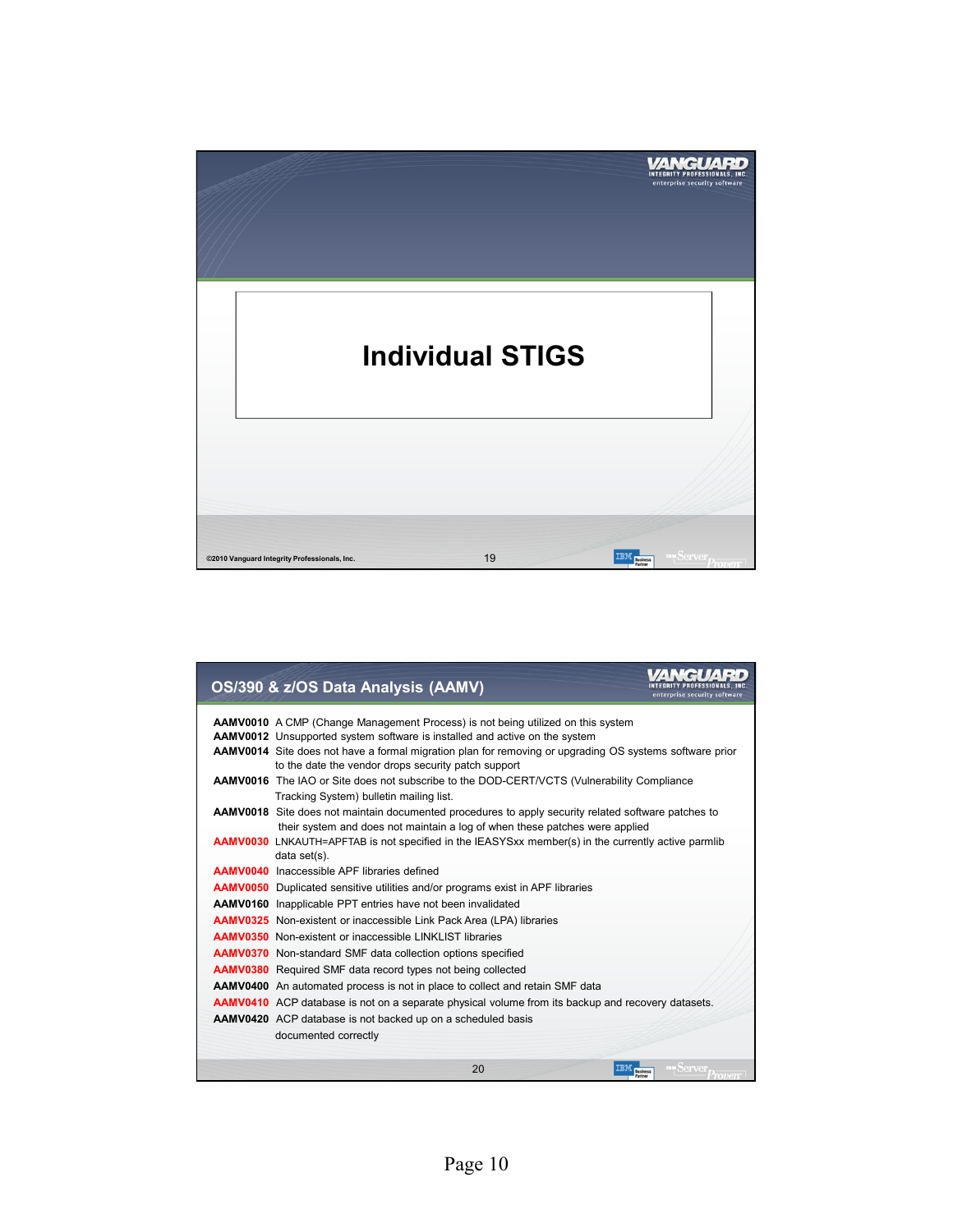# INTEGRITY PROFESSIONALS, INC. **OS/390 & z/OS Data Analysis (AAMV) AAMV0430** System DASD backups are not performed on a regularly scheduled basis **AAMV0440** PASSWORD data set and OS passwords are utilized **AAMV0450** System programs (e.g., exits, SVCs, etc.) are in use without DAA approval and/or are not documented correctly **AAMV0500** Sensitive and critical system data sets exist on shared DASD 21 **IBM Business IFM** Server

| <b>Security Server Data Analysis (ACP)</b>                                                                                                  | enterprise security software                                      |
|---------------------------------------------------------------------------------------------------------------------------------------------|-------------------------------------------------------------------|
| <b>ACP00010</b> SYS1.PARMLIB is not limited to only system programmers.                                                                     |                                                                   |
| ACP00020 Access to SYS1.LINKLIB is not properly protected                                                                                   |                                                                   |
| <b>ACP00030</b> Update and Allocate access to SYS1.SVCLIB is not limited to system programmers only                                         |                                                                   |
| ACP00040 Update and allocate access to SYS1. IMAGELIB is not limited to system programmers only.                                            |                                                                   |
| <b>ACP00050</b> Update and allocate access to SYS1.LPALIB is not limited to system programmers only                                         |                                                                   |
| <b>ACP00060</b> Update and allocate access to all APF authorized libraries are not limited to system                                        |                                                                   |
| programmers only                                                                                                                            |                                                                   |
| <b>ACP00070</b> Update and allocate access to all LPA libraries are not limited to system programmers only.                                 |                                                                   |
| <b>ACP00080</b> Update and allocate access to SYS1.NUCLEUS is not limited to system programmers only.                                       |                                                                   |
| <b>ACP00100</b> Update and allocate access to libraries that contain PPT modules are not limited to system<br>programmers only              |                                                                   |
| <b>ACP00110</b> Update and allocate access to LINKLIST libraries are not limited to system programmers only                                 |                                                                   |
| <b>ACP00120</b> Update and allocate access to ACP files and/or databases are not limited to system<br>programmers and/or security personnel |                                                                   |
| <b>ACP00130</b> Access Greater than Read to the System Master Catalog is not limited to system programmers<br>only.                         |                                                                   |
| ACP00135 Allocate access to system user catalogs are not limited to system programmers only.                                                |                                                                   |
| ACP00140 Update and allocate access to all system-level product installation libraries are not limited to                                   |                                                                   |
| system programmers only                                                                                                                     |                                                                   |
| 22                                                                                                                                          | $S$ erver $D_{\text{reduction}}$<br><b>IBM</b><br><b>Business</b> |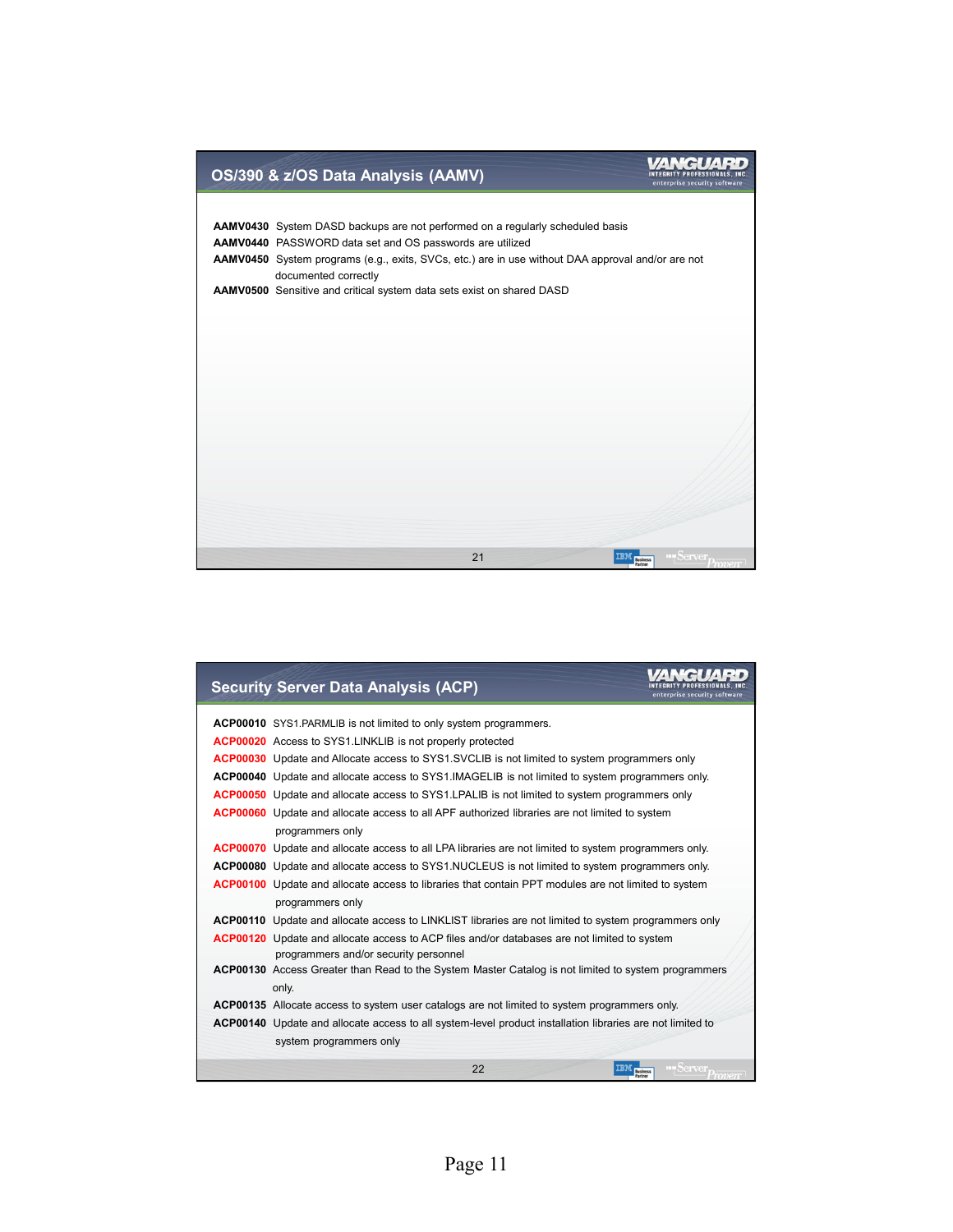### WANGUARD

#### **Security Server Data Analysis (ACP)**

| <b>ACP00150</b> Update and allocate access to the JES2 System data sets (e.g., Spool, Checkpoint, and                      |
|----------------------------------------------------------------------------------------------------------------------------|
| Initialization parameters) are not limited to system programmers only                                                      |
| <b>ACP00170</b> Allocate access to SYS1.UADS is not limited to system programmers only and read and                        |
| update access is not limited to system programmer personnel and/or security personnel                                      |
| <b>ACP00180</b> Update and allocate access to SMF collection files (i.e., SYS1.MANx) are not limited to                    |
| system programmers and/or batch jobs that perform SMF dump processing.                                                     |
| ACP00190 Update and allocate access to data sets used to backup and/or dump SMF collection files are                       |
| not limited to system programmers and/or batch jobs that perform SMF dump processing.                                      |
| ACP00200 Access to SYSTEM DUMP data sets are not limited to system programmers only                                        |
| <b>ACP00210</b> Update and allocate access to System backup files are not limited to system programmers                    |
| and/or batch jobs that perform DASD backups.                                                                               |
| <b>ACP00220</b> Access to SYS(x) TRACE is not limited to system programmers only                                           |
| <b>ACP00230</b> Access to System page data sets (i.e., PLPA, COMMON, and LOCALx) are not limited to<br>system programmers. |
| ACP00240 Update and allocate access to Libraries containing EXIT modules are not limited to system<br>programmers only     |
| ACP00250 Update and alter access to all system proclib datasets are limited to system programmers<br>only                  |
| ACP00260 Memory and privileged program dumps are not protected in accordance with proper security<br>requirements          |
| <b>ACP00270</b> Dynamic lists are not protected in accordance with proper security requirements.                           |
| 23<br><b>INDerver</b><br><b>Business</b>                                                                                   |

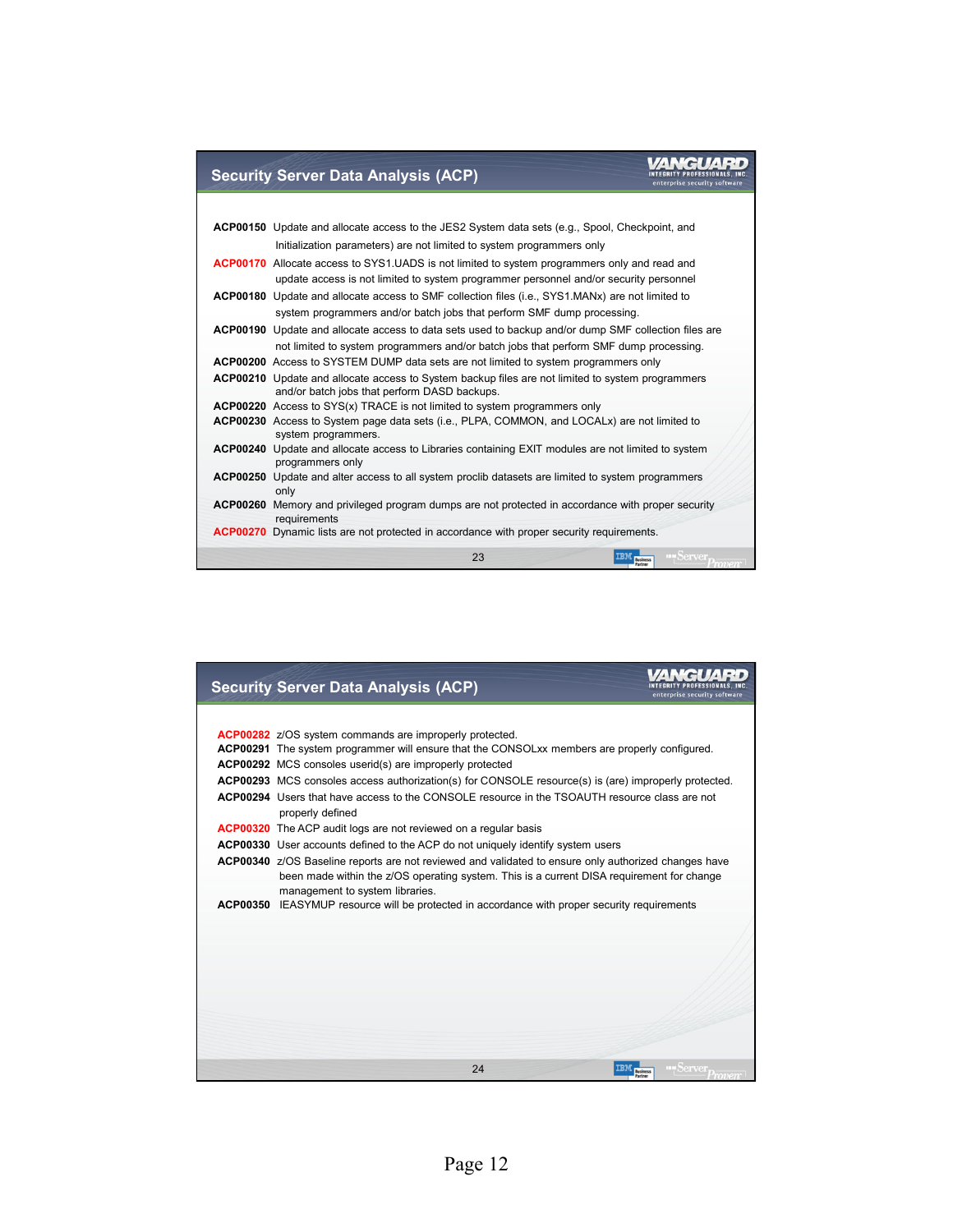## INTEGRITY PROFESSIONALS, INC.<br>
enterprise security software

#### **Security Server Data Analysis (RACF)**

|          | <b>RACF0244</b> FACILITY resource class is inactive                                            |
|----------|------------------------------------------------------------------------------------------------|
|          | <b>RACF0246</b> The OPERCMDS resource class is not active.                                     |
|          | <b>RACF0248</b> MCS consoles are not active                                                    |
|          | RACF0250 The Automatic Data Set Protection (ADSP) SETROPTS value is not set to NOADSP          |
|          | <b>RACF0260</b> The AUDIT SETROPTS value is improperly set.                                    |
|          | RACF0270 The CLASSACT SETROPTS has not been specified for the DATASET, USER, and GROUP         |
| Classes. |                                                                                                |
|          | <b>RACF0280</b> The CMDVIOL SETROPTS value is not set to CMDVIOL                               |
|          | <b>RACF0290</b> The EGN SETROPTS value specified is not set to EGN                             |
|          | <b>RACF0300</b> The ERASE ALL SETROPTS value is not set to ERASE() on unclassified systems and |
|          | ERASE(ALL) on Classified systems                                                               |
|          | <b>RACF0310</b> The GENCMD SETROPTS value is not enabled for ACTIVE classes                    |
|          | <b>RACF0320</b> The GENERIC SETROPTS value is not enabled for ACTIVE classes                   |
|          | <b>RACF0330</b> The TERMINAL SETROPTS value is not set to READ                                 |
|          | <b>RACF0350</b> The GRPLIST SETROPTS value is not set to ACTIVE                                |
|          | <b>RACF0360</b> The INACTIVE SETROPTS value is not set to 35 days                              |
|          | <b>RACF0370</b> The INITSTATS SETROPTS value is not set to INITSTATS.                          |
|          | <b>RACF0380</b> The JES(BATCHALLRACF) SETROPTS value is not set to JES(BATCHALLRACF)           |
|          | RACF0400 The JES(XBMALLRACF) SETROPTS value is not set to JES(XBMALLRACF).                     |
|          | <b>RACF0420</b> The OPERAUDIT SETROPTS value is not set to OPERAUDIT.                          |
|          | RACF0430 The PASSWORD(HISTORY) SETROPTS value is not set to 10                                 |
|          | <b>RACF0440</b> The PASSWORD(INTERVAL) SETROPTS value is not set to 60 days                    |
|          |                                                                                                |
|          | 25<br>Server $p_{\alpha}$<br><b>Business</b>                                                   |
|          |                                                                                                |

| <b>Security Server Data Analysis (RACF)</b>                                                                                                         | enterprise security software                                                                                    |
|-----------------------------------------------------------------------------------------------------------------------------------------------------|-----------------------------------------------------------------------------------------------------------------|
|                                                                                                                                                     |                                                                                                                 |
| <b>RACF0450</b> The PASSWORD(REVOKE) SETROPTS value specified is not in accordance with security<br>requirements                                    |                                                                                                                 |
| RACF0460 The PASSWORD(RULEn) SETROPTS value(s) specified is/are improperly set                                                                      |                                                                                                                 |
| RACF0470 The PASSWORD(WARNING) SETROPTS value is improperly set                                                                                     |                                                                                                                 |
| <b>RACF0480</b> The PROTECTALL SETROPTS value specified is improperly set<br><b>RACF0490</b> The REALDSN SETROPTS value specified is improperly set |                                                                                                                 |
| <b>RACF0500</b> The RETPD SETROPTS value specified is improperly set                                                                                |                                                                                                                 |
| <b>RACF0510</b> The RVARYPW SETROPTS value specified is improperly set                                                                              |                                                                                                                 |
| <b>RACF0520</b> The SAUDIT SETROPTS value specified is improperly set                                                                               |                                                                                                                 |
| <b>RACF0530</b> The SECLEVELAUDIT SETROPTS value specified is improperly set                                                                        |                                                                                                                 |
| <b>RACF0550</b> The TAPEDSN SETROPTS value specified is improperly set                                                                              |                                                                                                                 |
| RACF0560 The WHEN(PROGRAM) SETROPTS value specified is not active                                                                                   |                                                                                                                 |
| RACF0570 RACF users do not have the required default fields                                                                                         |                                                                                                                 |
| RACF0580 There are interactive USERIDs defined to RACF that do not have the required fields completed                                               |                                                                                                                 |
| <b>RACF0590</b> RACF batch jobs are improperly secured                                                                                              |                                                                                                                 |
| RACF0595 Batch jobs are improperly defined                                                                                                          |                                                                                                                 |
| <b>RACF0600</b> RACF batch jobs are not protected with propagation control                                                                          |                                                                                                                 |
| RACF0620 Started Tasks are not properly identified to RACF                                                                                          |                                                                                                                 |
| RACF0650 Started Tasks are improperly defined to RACF.                                                                                              |                                                                                                                 |
| RACF0660 There are started tasks defined to RACF with the trusted attribute that are not justified.                                                 |                                                                                                                 |
|                                                                                                                                                     |                                                                                                                 |
|                                                                                                                                                     |                                                                                                                 |
| 26                                                                                                                                                  | $\blacksquare$ $\blacksquare$ $\blacksquare$ $\lozenge$ $\blacksquare$<br><b>Business</b><br>$P_{\text{rowen}}$ |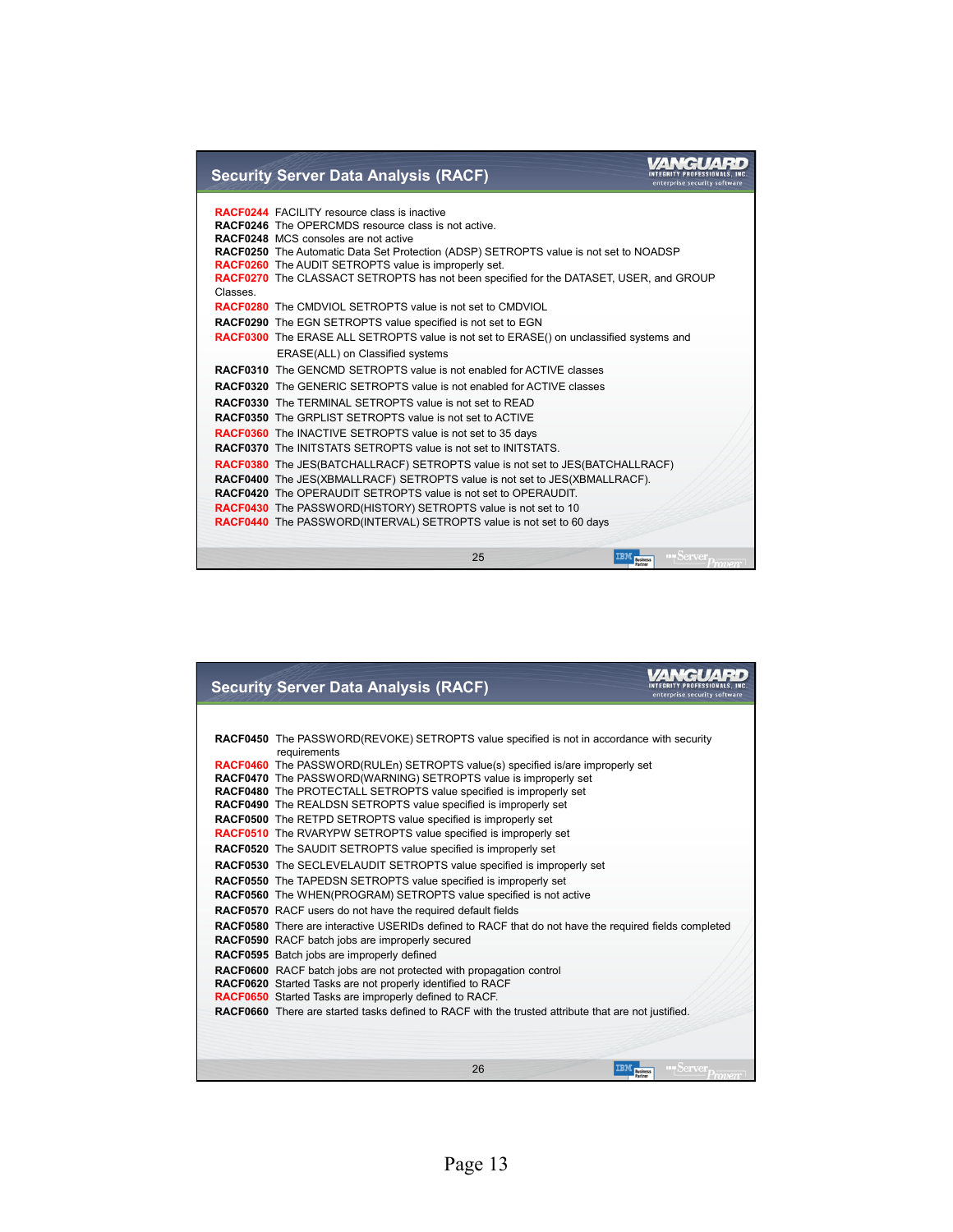

| CA-1 (Tape Management System) Data Analysis (ZCA1)                                                                      | enterprise security software                                    |
|-------------------------------------------------------------------------------------------------------------------------|-----------------------------------------------------------------|
|                                                                                                                         |                                                                 |
| <b>ZCA10041</b> CA 1 Tape Management system password will be changed from the default.                                  |                                                                 |
| <b>ZCA10060</b> CA 1 Tape Management exits when in use will be reviewed and/or approved.                                |                                                                 |
| <b>ZCA1R000</b> CA 1 Tape Management installation data sets will be properly protected                                  |                                                                 |
| <b>ZCA1R003</b> CA 1 Tape Management TMC, AUDIT and optional RDS and VPD data sets will be properly<br>protected        |                                                                 |
| <b>ZCA1R020</b> CA1 Tape Management command resources will be properly defined and protected.                           |                                                                 |
| <b>ZCA1R021</b> CA 1 Tape Management function and password resources will be properly defined and protected             |                                                                 |
| <b>ZCA1R030</b> CA 1 Tape Management Started Task name will be properly identified and/or defined to the<br>system ACP. |                                                                 |
| <b>ZCA1R032</b> CA 1 Tape Management Started task will be properly defined to the STARTED resource class for<br>RACF.   |                                                                 |
| <b>ZCA1R038</b> CA 1 Tape Management Resource Class will be defined or active in the ACP.                               |                                                                 |
| <b>ZCA1R040</b> CA 1 Tape Management external security options will be specified properly                               |                                                                 |
|                                                                                                                         |                                                                 |
|                                                                                                                         |                                                                 |
|                                                                                                                         |                                                                 |
|                                                                                                                         |                                                                 |
|                                                                                                                         |                                                                 |
|                                                                                                                         |                                                                 |
| 28                                                                                                                      | $\mathbb{S}$ erver $\mathbf{p}_{\text{max}}$<br><b>Business</b> |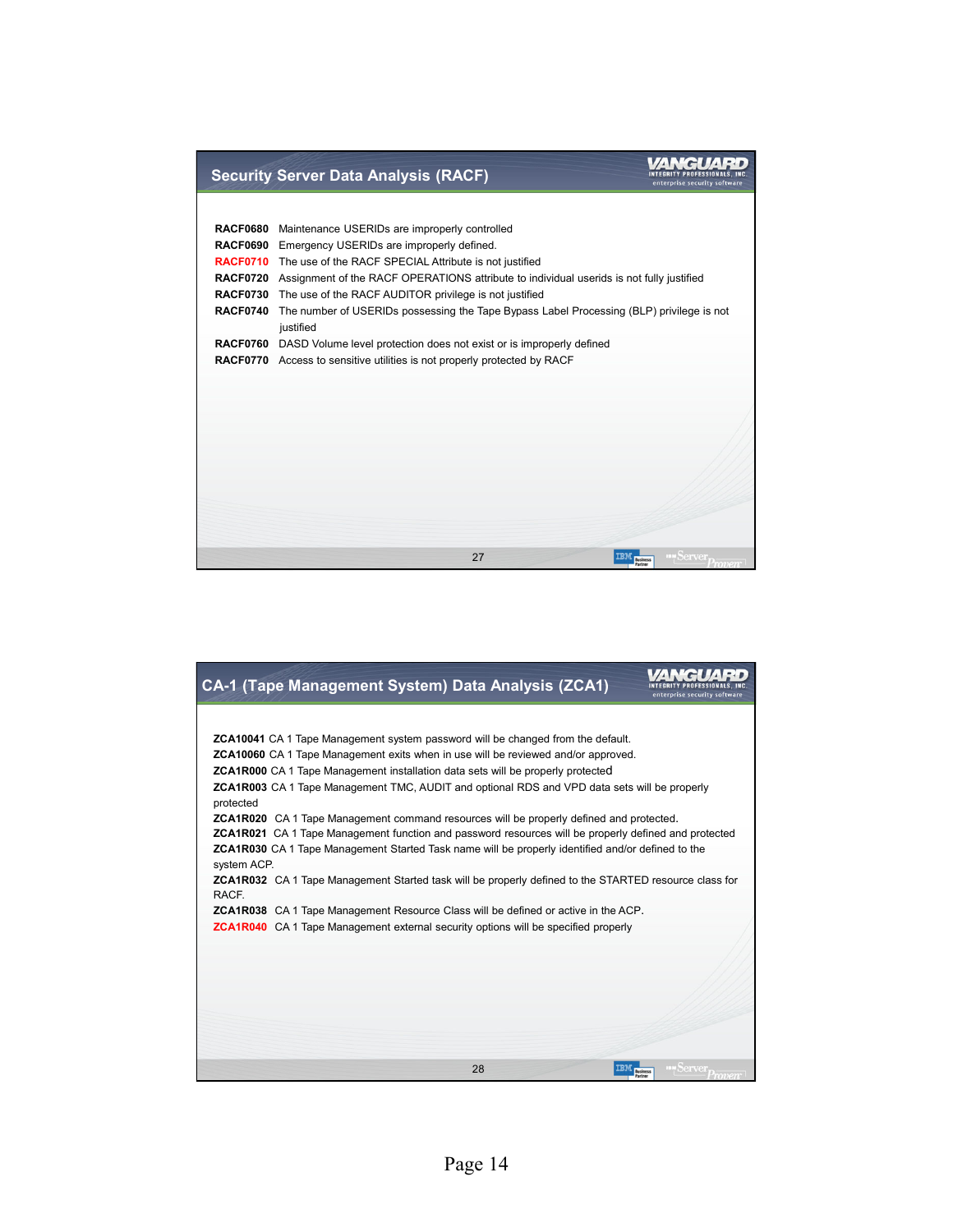

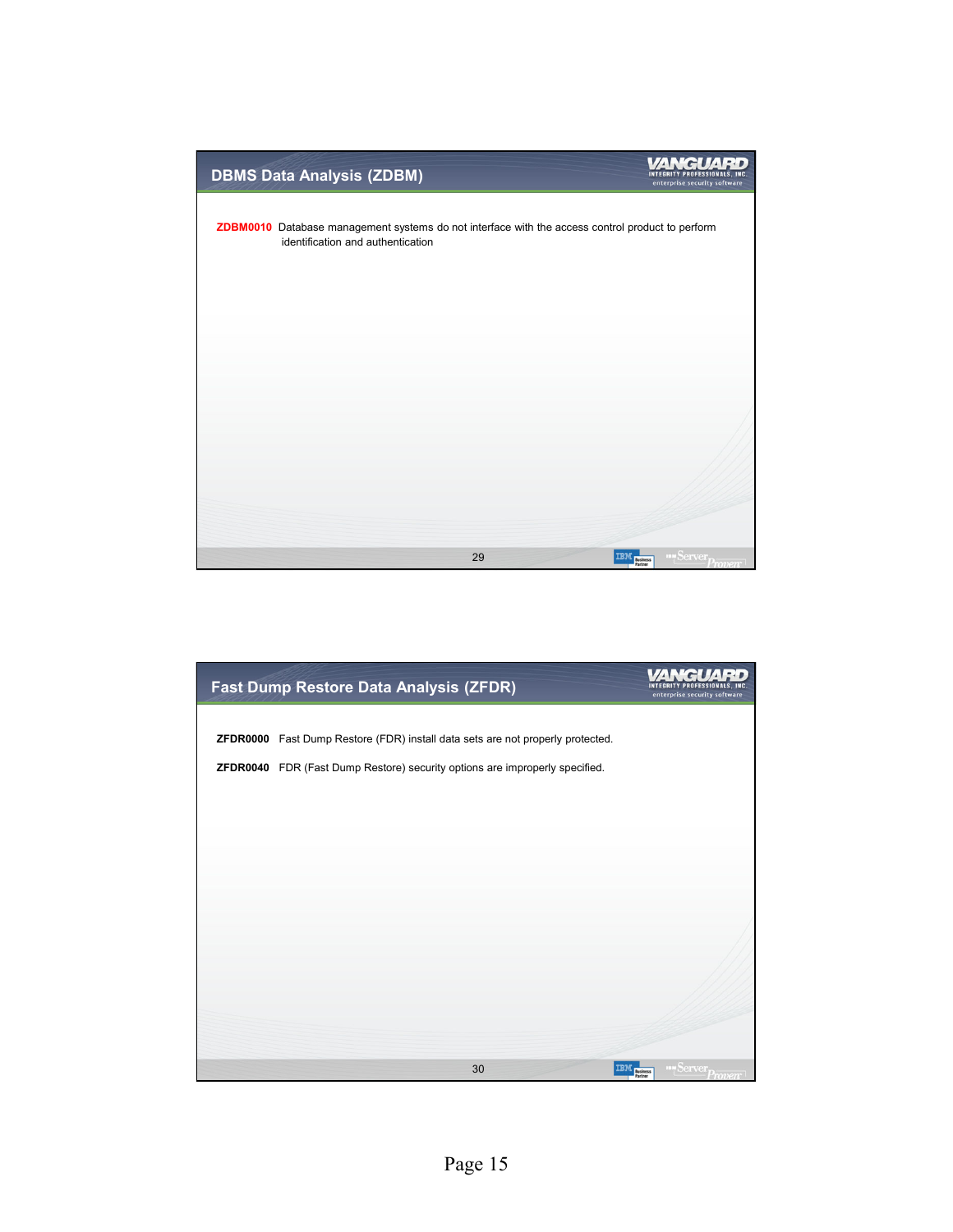|            | <b>CICS Data Analysis (ZCIC)</b>                                                                                                                                                     | enterprise security software |
|------------|--------------------------------------------------------------------------------------------------------------------------------------------------------------------------------------|------------------------------|
|            |                                                                                                                                                                                      |                              |
|            | <b>ZCIC0010</b> CICS system data sets are not properly protected                                                                                                                     |                              |
|            | <b>ZCIC0020</b> Sensitive CICS transactions are not protected in accordance with security requirements.                                                                              |                              |
|            | <b>ZCIC0030</b> CICS System Initialization Table (SIT) parameter values are not specified in accordance<br>with proper security requirements                                         |                              |
|            | <b>ZCIC0040</b> CICS region logonid(s) are not defined and/or controlled in accordance with the security<br>requirements                                                             |                              |
|            | <b>ZCIC0041</b> CICS default logonid(s) are not defined and/or controlled in accordance with the security<br>requirements                                                            |                              |
|            | <b>ZCIC0042</b> CICS logonid(s) do not have time-out limit set to 15 minutes                                                                                                         |                              |
| protected. | <b>ZCICR021</b> External RACF Classes are not active for CICS transaction checking<br><b>ZCICR021</b> IBM CICS Transaction Server SPI command resources will be properly defined and |                              |
|            | <b>ZCICR041</b> CICS regions are improperly protected to prevent unauthorized propagation of the region<br>userid                                                                    |                              |
|            | 31                                                                                                                                                                                   |                              |

|                 | Front End Processor (FEP) Data Analysis (ZFEP)                                                                                                                                                                                                      | enterprise security software |
|-----------------|-----------------------------------------------------------------------------------------------------------------------------------------------------------------------------------------------------------------------------------------------------|------------------------------|
|                 |                                                                                                                                                                                                                                                     |                              |
|                 | <b>ZFEP0011</b> All hardware components of the FEPs are not placed in secure locations where they cannot be<br>stolen, damaged, or disturbed                                                                                                        |                              |
| <b>ZFEP0012</b> | Procedures are not in place to restrict access to FEP functions of the service subsystem from<br>operator consoles (local and/or remote), and to restrict access to the diskette drive of the<br>service subsystem.                                 |                              |
|                 | <b>ZFEP0013</b> A documented procedure is not available instructing how to load and dump the FEP NCP<br>(Network Control Program                                                                                                                    |                              |
|                 | <b>ZFEP0014</b> An active log is not available to keep track of all hardware upgrades and software changes<br>made to the FEP (Front End Processor ZFEP0015 NCP Dataset Analysis                                                                    |                              |
|                 | <b>ZFEP0015</b> NCP (Net Work Control Program) Data set access authorization does not restricts UPDATE<br>and/or ALLOCATE access to appropriate personnel                                                                                           |                              |
| <b>ZFEP0016</b> | A password control is not in place to restrict access to the service subsystem via the operator<br>consoles (local and/or remote) and a key-lock switch is not used to protect the modem<br>supporting the remote console of the service subsystem. |                              |
|                 | 32                                                                                                                                                                                                                                                  | <b>Business</b>              |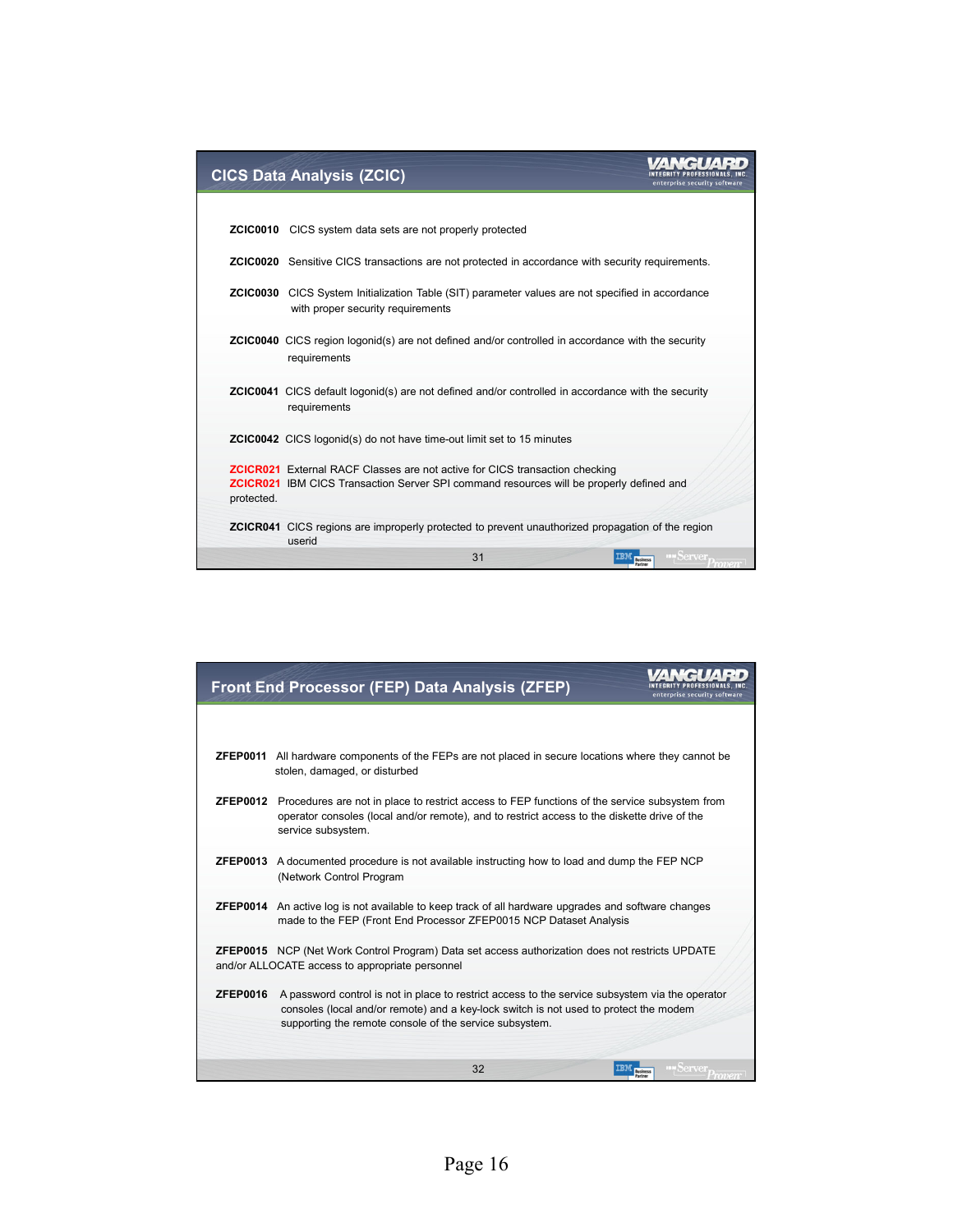|          | <b>Hardware Configuration Definition (ZHCD)</b>                                                  | enterprise security software           |
|----------|--------------------------------------------------------------------------------------------------|----------------------------------------|
|          |                                                                                                  |                                        |
| ZHCDR000 | IBM Hardware Configuration Definition (HCD) install data sets are not properly<br>protected.     |                                        |
| ZHCDR002 | IBM Hardware Configuration Definition (HCD) User data sets are not properly<br>protected.        |                                        |
| ZHCDR020 | IBM Hardware Configuration Definition (HCD) resources are not properly defined<br>and protected. |                                        |
|          |                                                                                                  |                                        |
|          |                                                                                                  |                                        |
|          |                                                                                                  |                                        |
|          | 33                                                                                               | $\blacksquare$ ia v $\odot$<br>usiness |

| <b>IBM Communications Server Data (IFTP)</b>                                                                                                                                            | enterprise security software |
|-----------------------------------------------------------------------------------------------------------------------------------------------------------------------------------------|------------------------------|
|                                                                                                                                                                                         |                              |
| <b>IFTP0010</b> The FTP Server daemon is not defined with proper security parameters                                                                                                    |                              |
| <b>IFTP0020</b> The startup parameters for the FTP include the ANONYMOUS, ANONYMOUS=, or                                                                                                |                              |
| INACTIVE keywords. The FTP daemon's started task JCL does not specify the SYSTCPD                                                                                                       |                              |
| and SYSFTPD DD statements for configuration files.                                                                                                                                      |                              |
| <b>IFTP0030</b> FTP.DATA configuration statements for the FTP Server are not specified in accordance with                                                                               |                              |
| requirements                                                                                                                                                                            |                              |
| <b>IFTP0040</b> User exits for the FTP Server are in use without proper approval or proper documentation                                                                                |                              |
| <b>IFTP0050</b> The warning banner for the FTP Server is not specified properly                                                                                                         |                              |
| <b>IFTP0060</b> SMF recording options for the FTP Server are not configured to write SMF records for all                                                                                |                              |
| eligible events                                                                                                                                                                         |                              |
| <b>IFTP0070</b> The permission bits and user audit bits for HFS objects that are part of the FTP Server                                                                                 |                              |
| component are not properly configured IFTP0080 Configuration Files Access and Audit<br><b>IFTP0080</b> MVS data sets for the FTP Server are not properly protected.                     |                              |
|                                                                                                                                                                                         |                              |
| <b>IFTP0090</b> The TFTP Server program is not properly protected                                                                                                                       |                              |
| <b>IFTP0100</b> FTP / Telnet unencrypted transmissions require Acknowledgement of Risk Letter (AORL)<br><b>IFTP0110</b> FTP Control cards will be properly stored in a secure PDS file. |                              |
|                                                                                                                                                                                         |                              |
|                                                                                                                                                                                         |                              |
|                                                                                                                                                                                         |                              |
|                                                                                                                                                                                         |                              |
|                                                                                                                                                                                         |                              |
| 34                                                                                                                                                                                      |                              |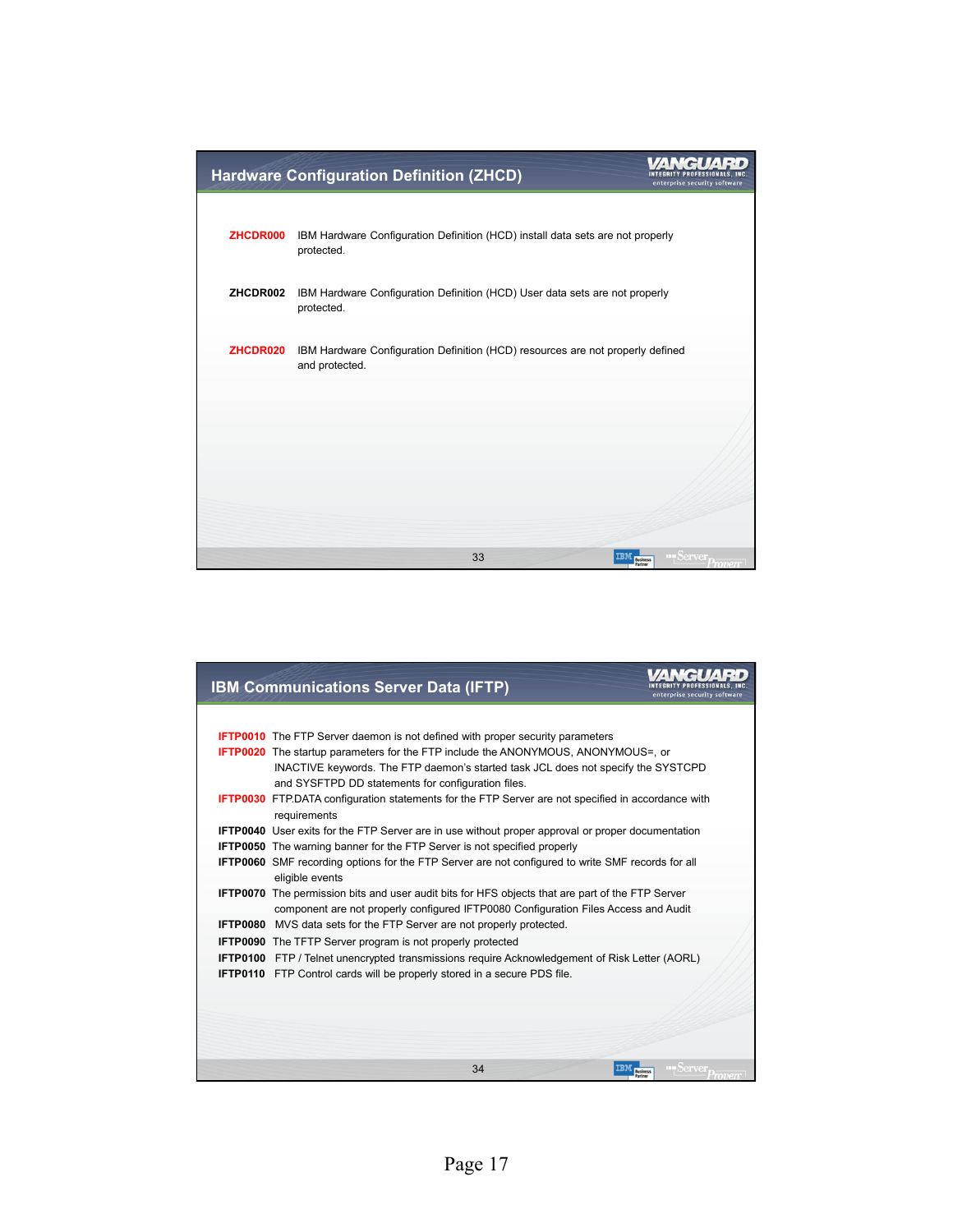

| <b>IBM Communications Server Data (ITCP)</b>                                                                                                      |                            |
|---------------------------------------------------------------------------------------------------------------------------------------------------|----------------------------|
|                                                                                                                                                   |                            |
| <b>ITCP0010</b> Configuration files for the TCP/IP stack are not properly specified.                                                              |                            |
| <b>ITCP0020</b> TCPIP.DATA configuration statements for the TCP/IP stack are not<br>properly specified.                                           |                            |
| <b>ITCP0025</b> The hosts identified by the NSINTERADDR statement are not properly<br>protected.                                                  |                            |
| <b>ITCP0030</b> PROFILE.TCPIP configuration statements for the TCP/IP stack are not<br>coded properly.                                            |                            |
| <b>ITCP0040</b> The permission bits and user audit bits for HFS objects that are part of the<br>Base TCP/IP component are not configured properly |                            |
| <b>ITCP0050</b> Resources for the Base TCP/IP component are improperly protected.                                                                 |                            |
| <b>ITCP0060</b> Started tasks for the Base TCP/IP component are not defined in<br>accordance with security requirements                           |                            |
| <b>TCP0070</b> MVS data sets for the Base TCP/IP component are not properly protected                                                             |                            |
| 36<br><b>Business</b>                                                                                                                             | $\bullet$ any $\bullet$ is |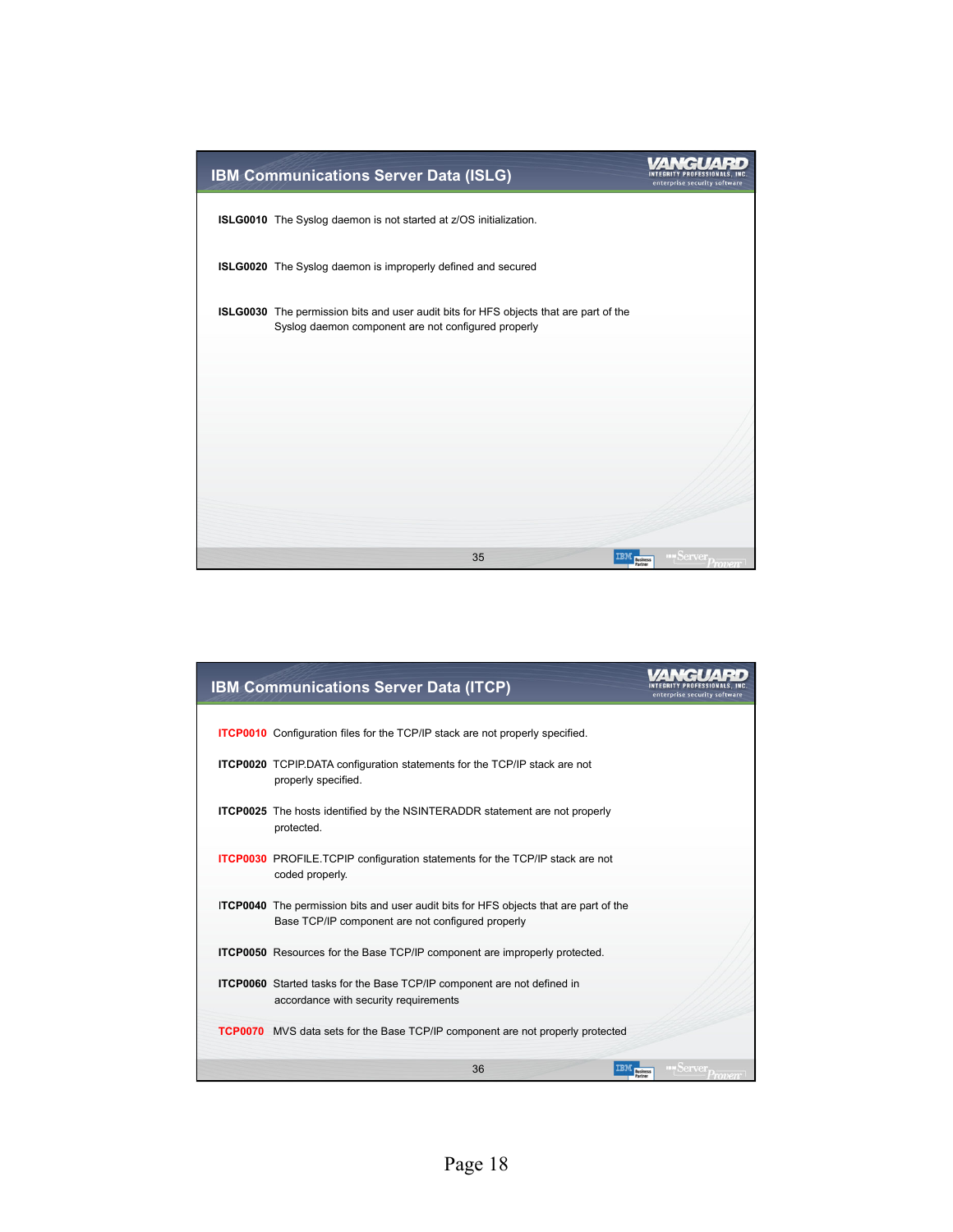| <b>IBM Communications Server Data (ITNT)</b>                                                                                                                |                 |
|-------------------------------------------------------------------------------------------------------------------------------------------------------------|-----------------|
| <b>ITNT0010</b> PROFILE.TCPIP configuration statements for the TN3270 Telnet Server are not<br>properly specified.                                          |                 |
| <b>ITNT0020</b> VTAM session setup controls for the TN3270 Telnet Server are not properly specified                                                         |                 |
| <b>ITNT0030</b> The warning banner for the TN3270 Telnet Server is not specified or properly<br>specified.                                                  |                 |
| <b>ITNT0040</b> The use of Digital Certificates is not implemented in accordance with security<br>requirements                                              |                 |
| <b>ITNT0050</b> SSL encryption options for the TN3270 Telnet Server are not specified or specified<br>properly for each statement that defines a SECUREPORT |                 |
| <b>ITNT0060</b> SMF recording options for the TN3270 Telnet Server are not properly specified                                                               |                 |
|                                                                                                                                                             |                 |
|                                                                                                                                                             |                 |
| 37                                                                                                                                                          | <b>Business</b> |

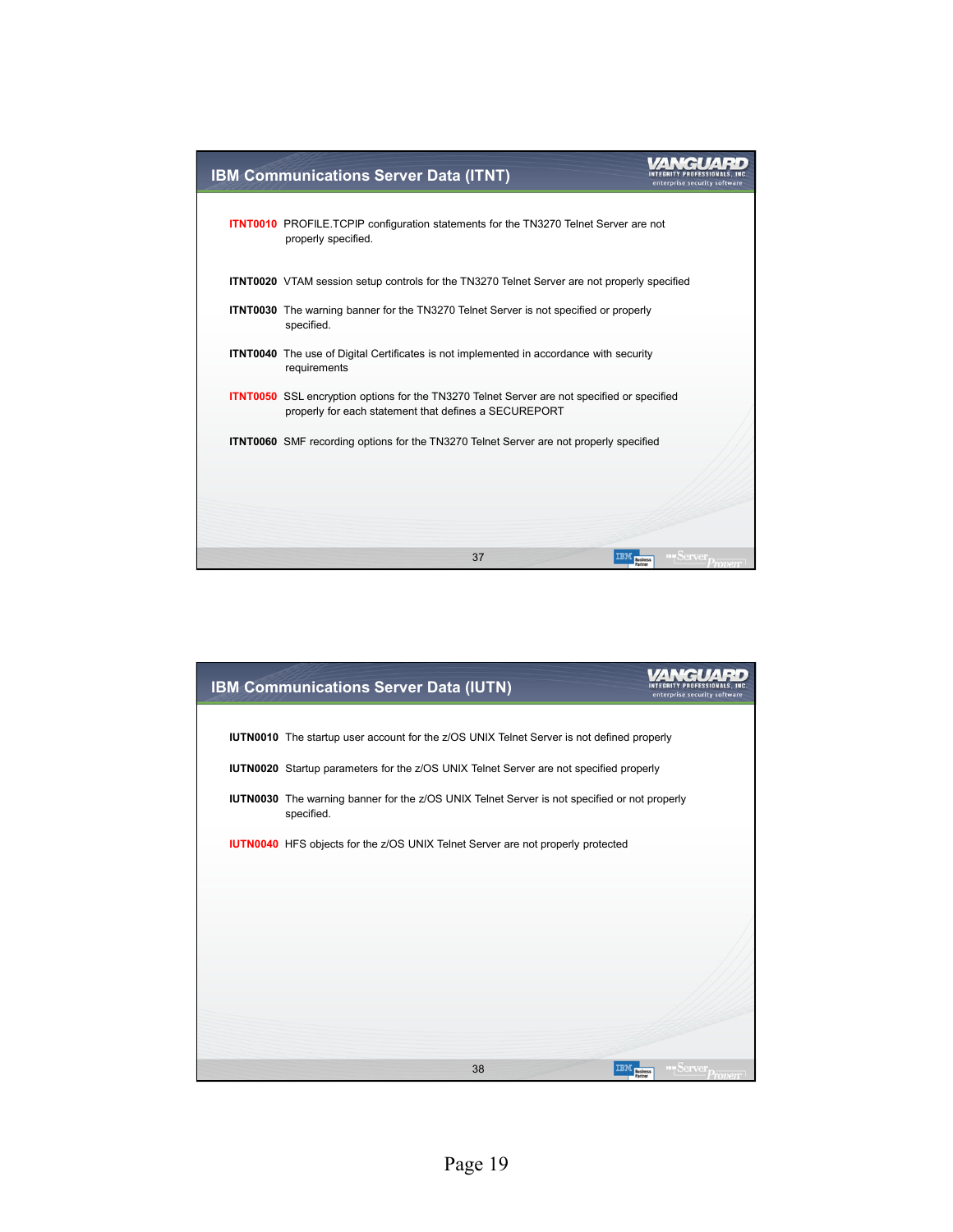

| <b>Integrated Database Management System (ZIDM)</b>                                                                                          | enterprise security software                  |
|----------------------------------------------------------------------------------------------------------------------------------------------|-----------------------------------------------|
|                                                                                                                                              |                                               |
| <b>ZIDM0010</b> IDMS is not using external security and/or the resource class is not configured properly to<br>the IDMS-CV                   |                                               |
| ZIDM0014 Each IDMS CV is not uniquely defined to the ACP IDMS resource class                                                                 |                                               |
| <b>ZIDM0020</b> IDMS data set access authorization does not restricts UPDATE and/or ALLOCATE access<br>to systems programming personnel      |                                               |
| <b>ZIDM0030</b> IDMS regions (central versions) STC and or batch jobs are not defined in accordance with<br>the proper security requirements |                                               |
| <b>ZIDM0032</b> IDMS regions (central versions) Userids/ACIDs are not defined to the PROPCNTL<br>resource class                              |                                               |
|                                                                                                                                              |                                               |
|                                                                                                                                              |                                               |
| 40                                                                                                                                           | Server <sub><i>i</i></sub><br><b>Business</b> |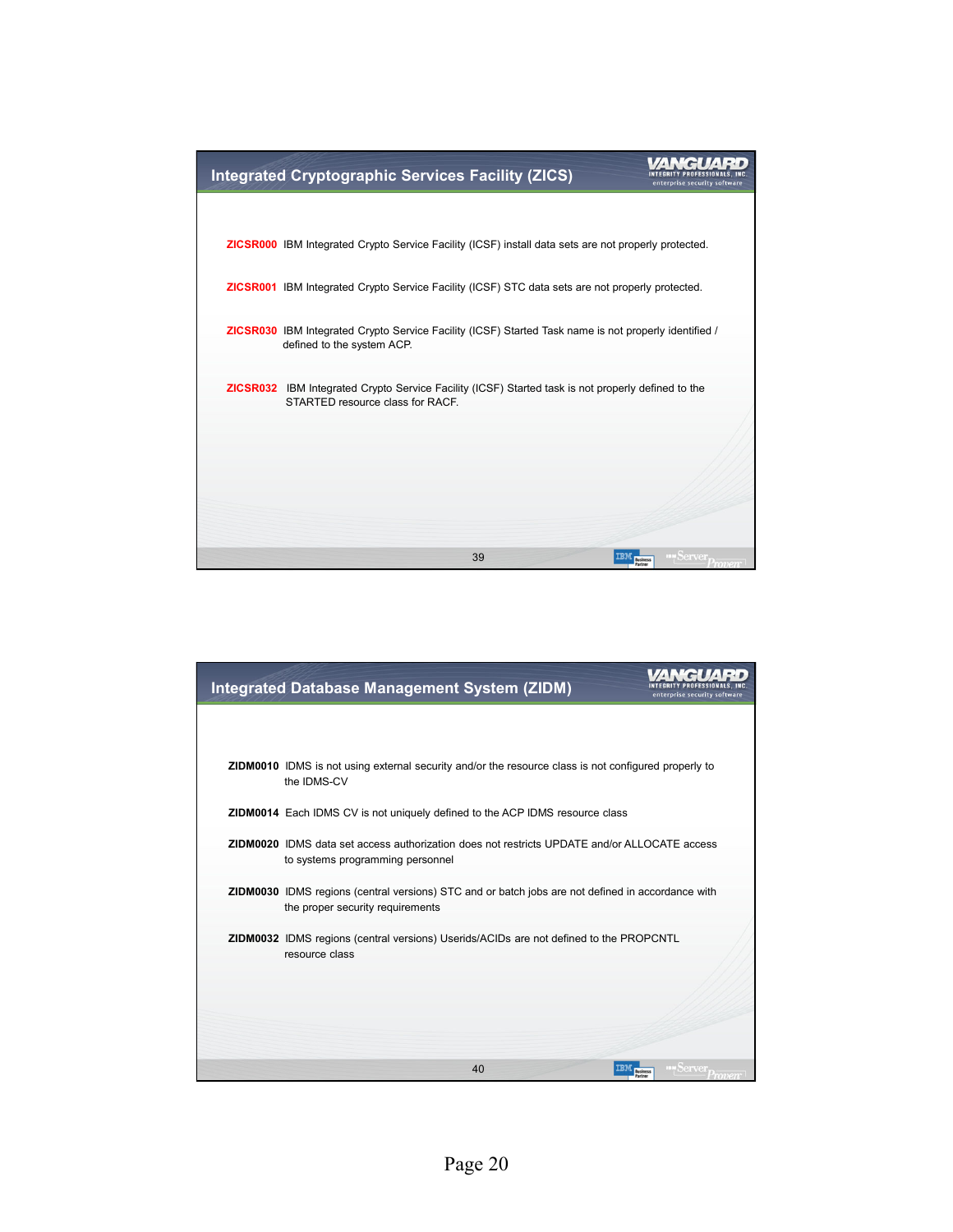| <b>BMC IOA for RACF STIG (ZIOA)</b>                                                                                                                                     | enterprise security software |
|-------------------------------------------------------------------------------------------------------------------------------------------------------------------------|------------------------------|
|                                                                                                                                                                         |                              |
| <b>ZIOAR000</b> BMC IOA installation data sets will be properly protected                                                                                               |                              |
| <b>ZIOAR001</b> BMC IOA STC data sets will be properly protected.                                                                                                       |                              |
| <b>ZIOAR002</b> BMC IOA User data sets will be properly protected                                                                                                       |                              |
| <b>ZIOAR020</b> BMC IOA resources will be properly defined and protected.<br>ZIOAR030 BMC IOA Started Task name is not properly identified / defined to the system ACP. |                              |
| <b>ZIOAR032</b> BMC IOA Started task(s) must be properly defined to the STARTED resource class for<br><b>RACF</b>                                                       |                              |
| <b>ZIOAR040</b> BMC IOA configuration/parameter values are not specified properly.                                                                                      |                              |
| <b>ZIOA0060</b> BMC IOA security exits are not installed or configured properly                                                                                         |                              |
|                                                                                                                                                                         |                              |
|                                                                                                                                                                         |                              |
| 41                                                                                                                                                                      |                              |

| <b>BMC CONTROL-D for RACF STIG (ZCDT)</b>                                                                        | enterprise security software                 |
|------------------------------------------------------------------------------------------------------------------|----------------------------------------------|
|                                                                                                                  |                                              |
| <b>ZCTD0040</b> BMC CONTROL-D configuration/parameter values are not specified properly                          |                                              |
| <b>ZCTD0060</b> BMC CONTROL-D security exits are not installed or configured properly                            |                                              |
| <b>ZCTDR000</b> BMC CONTROL-D installation data sets are not properly protected                                  |                                              |
| <b>ZCTDR001</b> BMC CONTROL-D STC data sets are not properly protected                                           |                                              |
| <b>ZCTDR002</b> BMC CONTROL-D User data sets are not properly protected                                          |                                              |
| <b>ZCTDR020</b> BMC CONTROL-D resources are not properly defined and protected                                   |                                              |
| <b>ZCTDR030</b> BMC CONTROL-D Started Task name is not properly identified / defined to the system<br><b>ACP</b> |                                              |
| <b>ZCTDR032</b> BMC CONTROL-D Started task is not properly defined to the STARTED resource class for<br>RACF.    |                                              |
|                                                                                                                  |                                              |
| 42<br>IBM                                                                                                        | $S$ erver $_{D_{\infty}}$<br><b>Business</b> |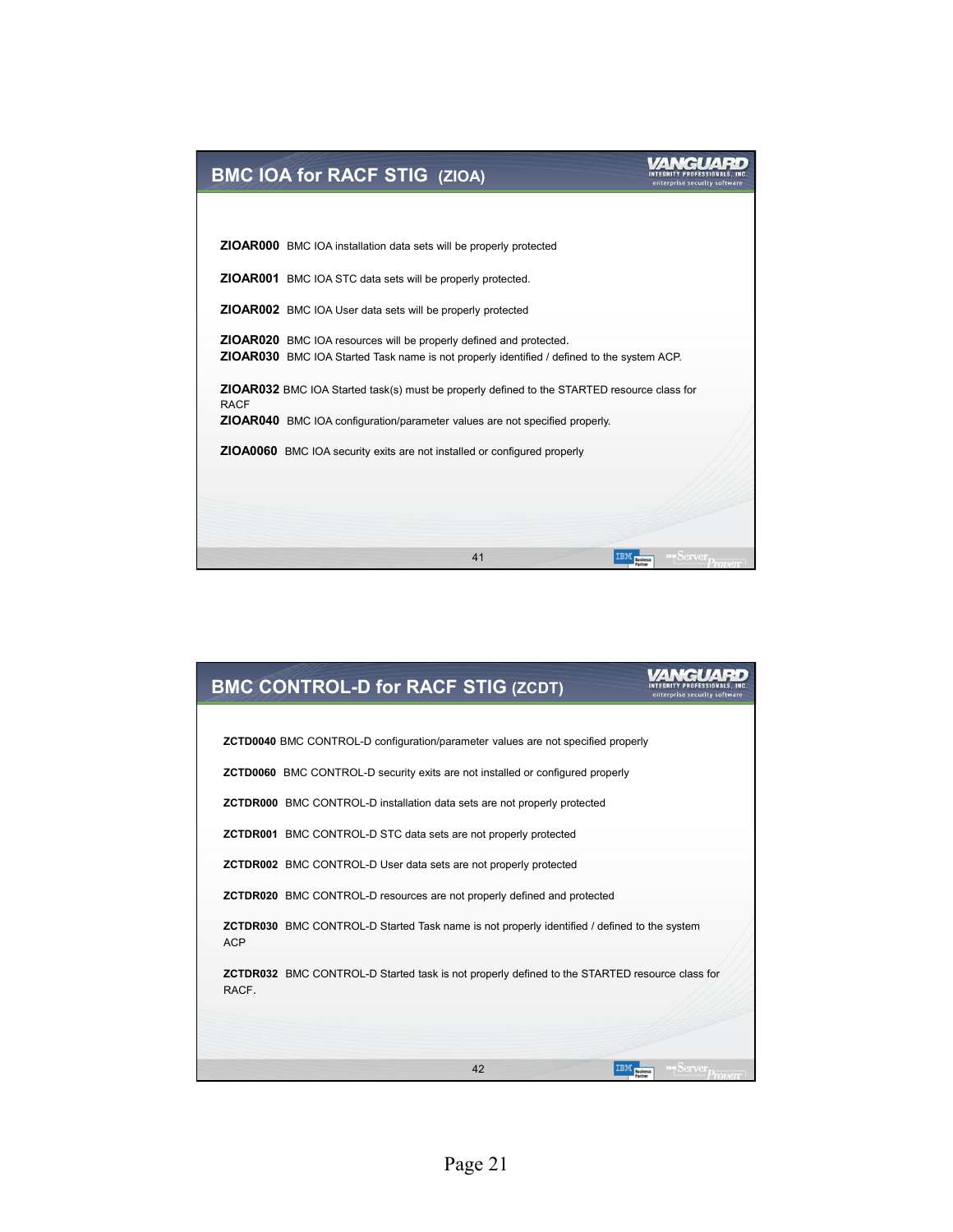

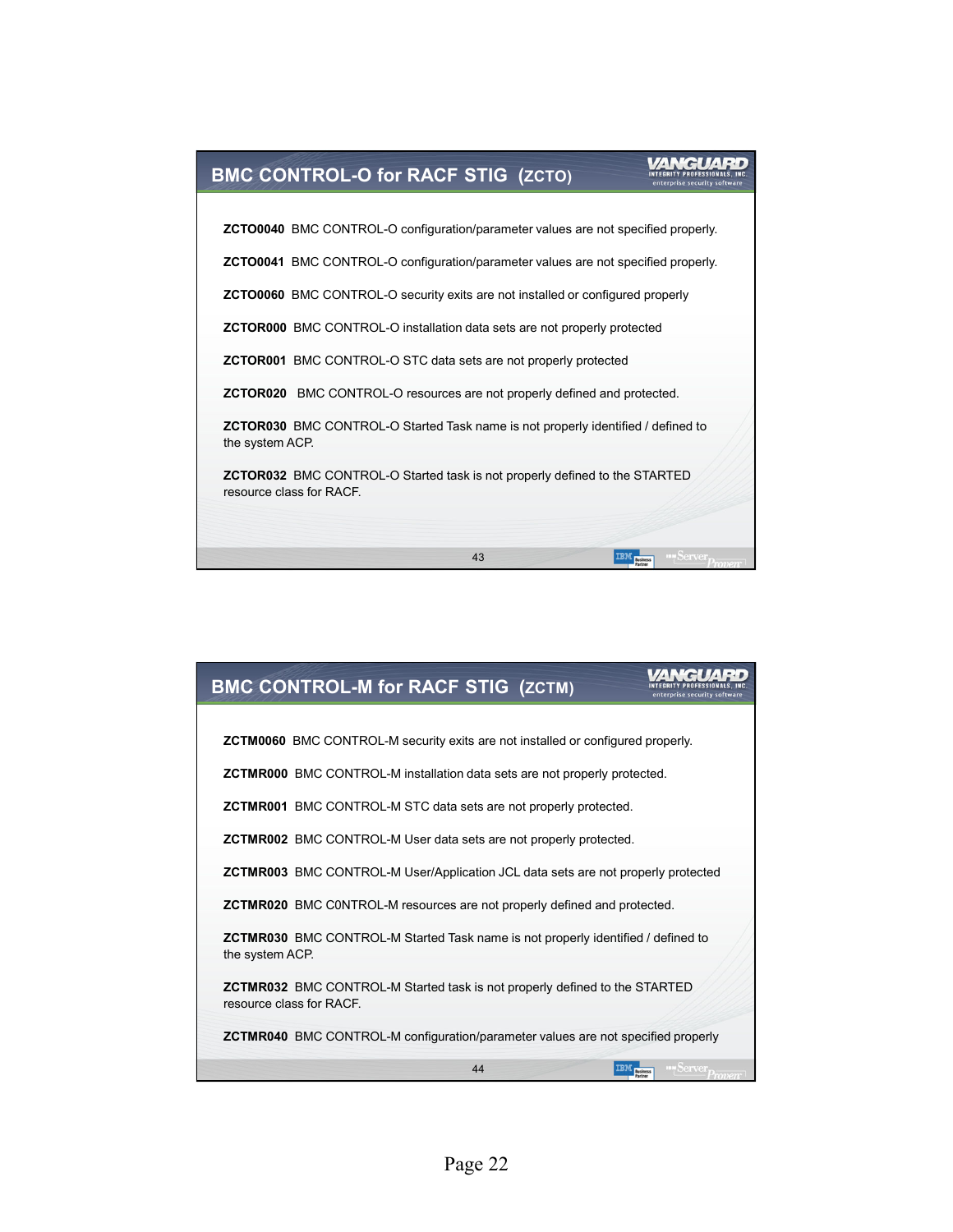

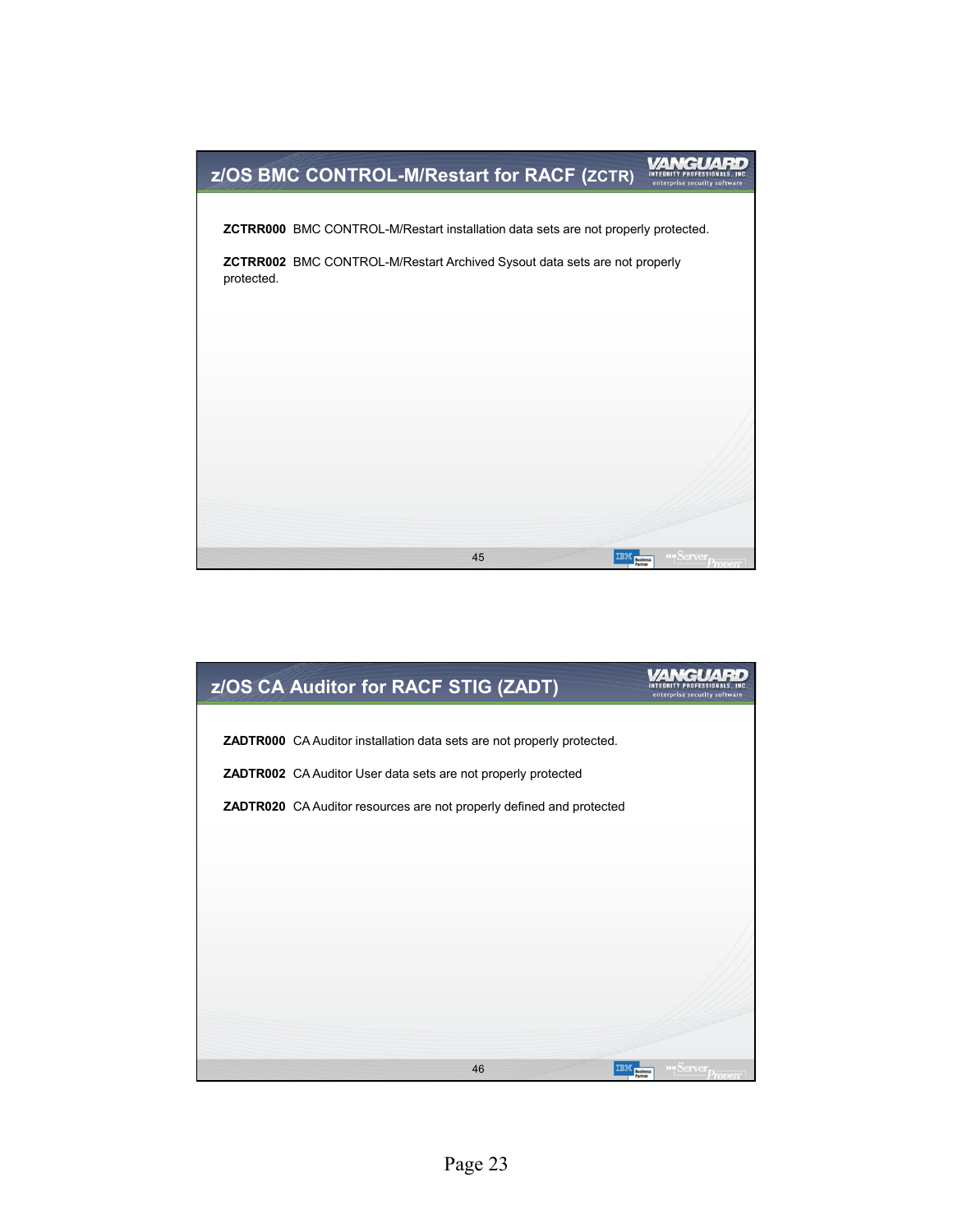

| <b>NC-Pass Data Analysis (ZNCP)</b>                                                                       | enterprise security software                                  |
|-----------------------------------------------------------------------------------------------------------|---------------------------------------------------------------|
|                                                                                                           |                                                               |
| ZNCPR000 Quest NC-Pass installation data sets will be properly protected.                                 |                                                               |
| <b>ZNCPR001</b> Quest NC-Pass STC data sets will be properly protected.                                   |                                                               |
| ZNCPR020 Quest NC-Pass will be used by Highly-Sensitive users.                                            |                                                               |
| ZNCPR030 Quest NC-Pass Started Task name will be properly identified and/or defined to the system<br>ACP. |                                                               |
| ZNCPR032 Quest NC-Pass Started task will be properly defined to the STARTED resource class for<br>RACF.   |                                                               |
|                                                                                                           |                                                               |
|                                                                                                           |                                                               |
|                                                                                                           |                                                               |
| 48                                                                                                        | Server <sub>prof</sub><br><b>Business</b><br>-mwen<br>Partner |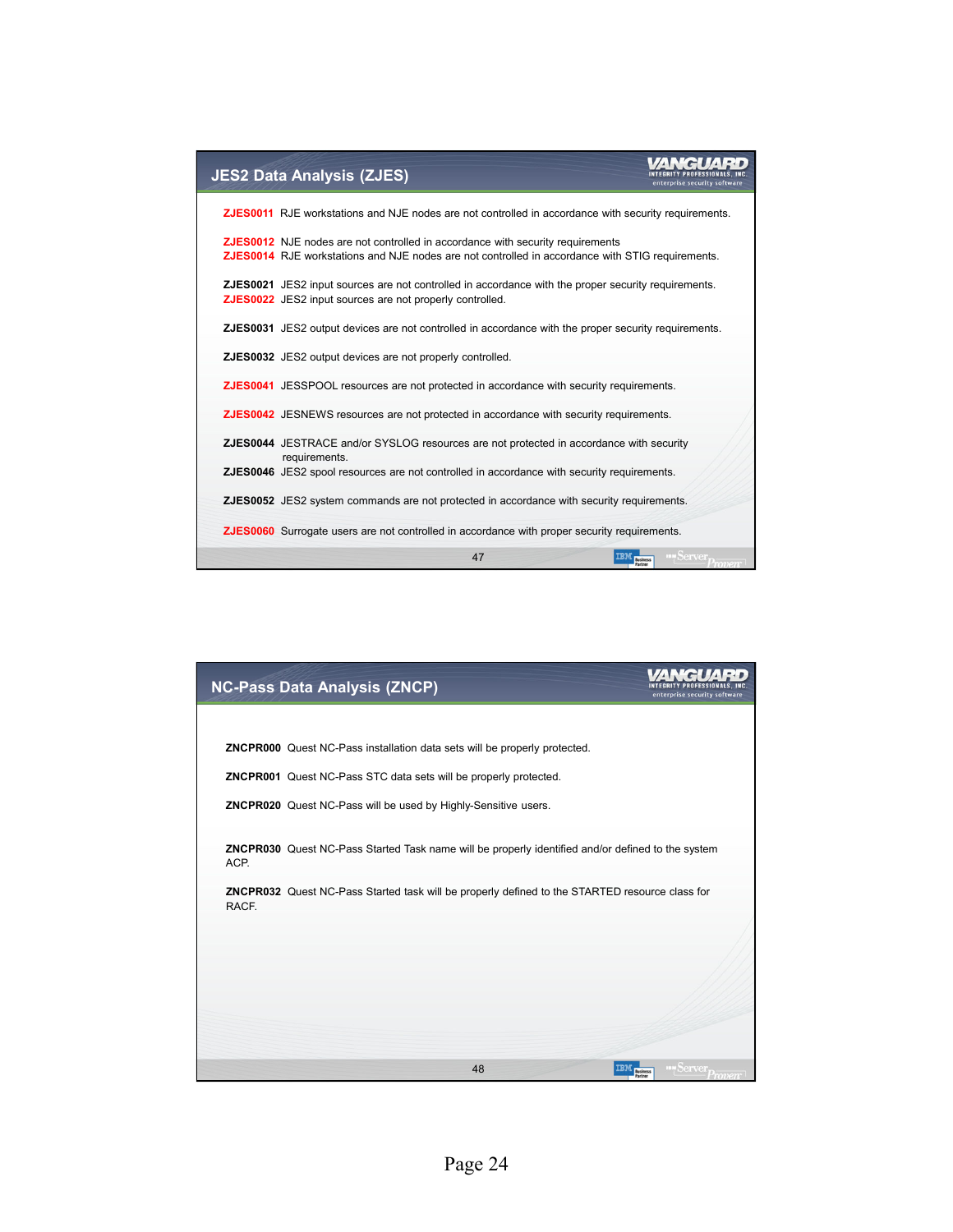## WANGUARD

#### **SDSF Data Analysis (ZISF)**

**ZISF0005** SDSF product data sets do not restrict all update and alter access to systems programming personnel. **ZISFR000** IBM System Display and Search Facility (SDSF) installation data sets will be properly protected **ZISFR002** IBM System Display and Search Facility (SDSF) HASPINDX data set identified in the INDEX parameter must be properly protected. **ZISFR020** IBM System Display and Search Facility (SDSF) resources will be properly defined and protected. **ZISFR021** IBM System Display and Search Facility (SDSF) resources will be properly defined and protected. **ZISFR030** IBM System Display and Search Facility (SDSF) Started Task name will be properly identified and/or defined to the system ACP. **ZISFR032** IBM System Display and Search Facility (SDSF) Started task will be properly defined to the STARTED resource class for RACF. **ZISFR038** IBM System Display and Search Facility (SDSF) Resource Class will be active in the RACF. **ZISF0040** IBM System Display and Search Facility (SDSF) Configuration parameters will be correctly specified. 49 **IBM** Business

|                 | <b>DFSMS Data Analysis (ZSMS) &amp; Time Sharing Option (ZTSO) NTEGRITY</b>                |
|-----------------|--------------------------------------------------------------------------------------------|
|                 |                                                                                            |
|                 | <b>ZSMSR008</b> Active and Raclisted Classes Analysis                                      |
| <b>ZSMS0010</b> | DFSMS STGADMIN Class resources are not protected in                                        |
|                 | accordance with security requirements                                                      |
| <b>ZSMS0012</b> | DFSMS DGT resource in the PROGRAM resource class is not                                    |
|                 | protected in accordance with security requirements                                         |
| <b>ZSMS0014</b> | DFSMS DFP Resource Ownership is not configured in accordance                               |
| <b>ZSMS0020</b> | with security requirements<br>DFSMS control data sets are not protected in accordance with |
|                 | security requirements                                                                      |
| <b>ZSMS0022</b> | DFSMS control data sets are not properly protected.                                        |
| <b>ZSMS0030</b> | SYS(x).Parmlib(IEFSSNxx) SMS configuration parameter settings                              |
|                 | are not properly specified                                                                 |
| <b>ZSMS0032</b> | SYS(x).PARMLIB(IGDSMSxx), SMS parameter settings are not                                   |
|                 | properly specified                                                                         |
|                 |                                                                                            |
|                 |                                                                                            |
| <b>ZTSO0020</b> | There are LOGONIDs defined to SYS1.UADS for non-emergency                                  |
|                 | use                                                                                        |
| <b>ZTSO0030</b> | Unauthorized users possess access to the resource TSOAUTH                                  |
|                 |                                                                                            |
|                 |                                                                                            |
|                 |                                                                                            |
|                 | 50<br>$\bigcup$ arven<br><b>Business</b>                                                   |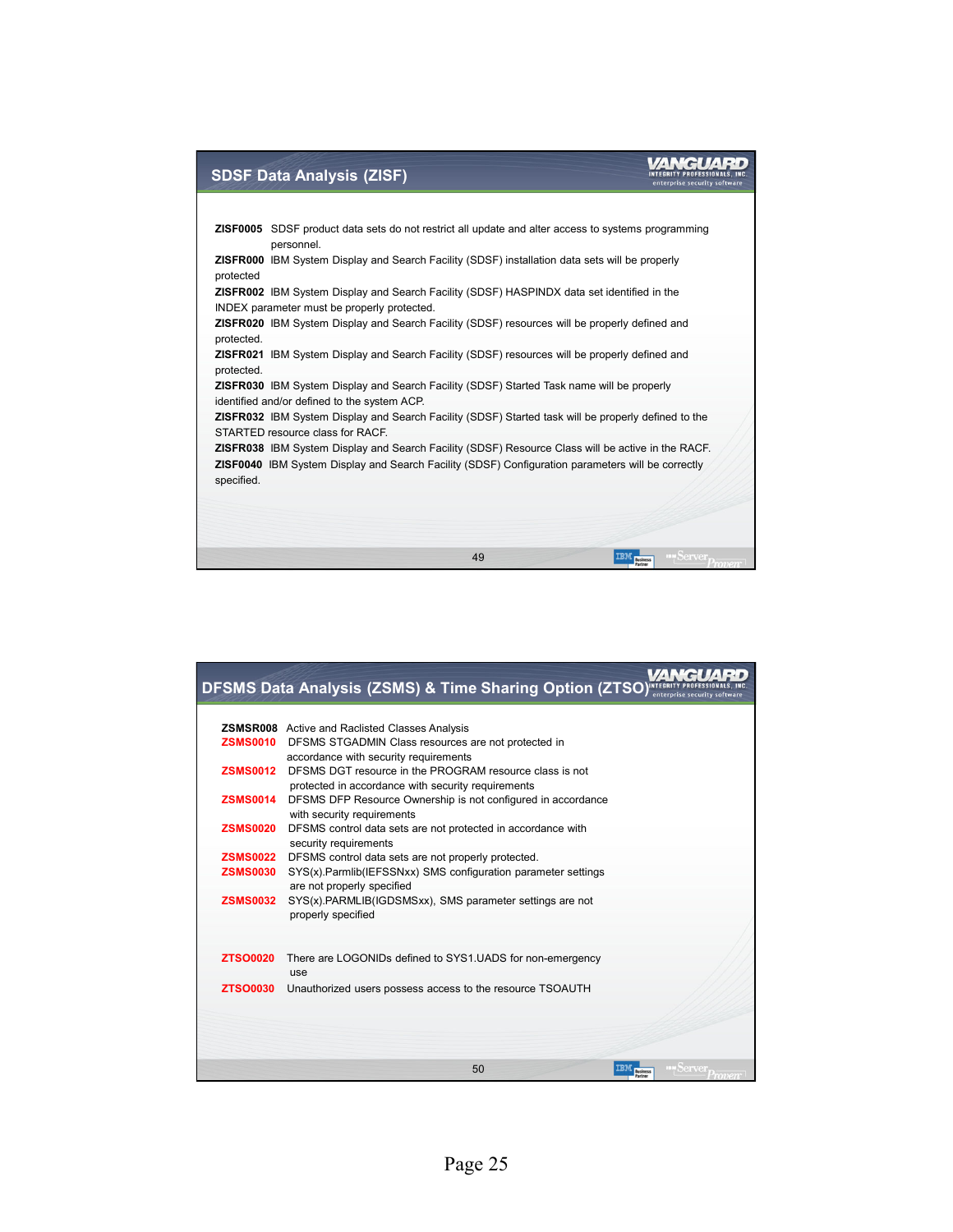#### **UNIX System Services Data Analysis (ZUSS)**

|  | <b>ZUSS0011</b> z/OS UNIX OMVS parameters in PARMLIB are not properly specified.                               |
|--|----------------------------------------------------------------------------------------------------------------|
|  | <b>ZUSS0012</b> <i>z/OS UNIX BPXPRMxx security parameters in PARMLIB are not properly specified.</i>           |
|  | ZUSS0013 z/OS UNIX HFS MapName files security parameters are not properly specified                            |
|  | <b>ZUSS0014</b> z/OS UNIX security parameters for restricted network service(s) in /etc/inetd.conf are not     |
|  | properly specified.                                                                                            |
|  | <b>ZUSS0015</b> z/OS UNIX security parameters in etc/profile are not properly specified                        |
|  | <b>ZUSS0016</b> z/OS UNIX security parameters in /etc/rc not properly specified                                |
|  | <b>ZUSS0021</b> BPX resource(s) is (are) not protected in accordance with security requirements.               |
|  | <b>ZUSS0022</b> z/OS UNIX resources are not protected in accordance with security requirements.                |
|  | <b>ZUSS0023</b> z/OS UNIX SUPERUSER resource is not protected in accordance with guidelines                    |
|  | ZUSS0031 z/OS UNIX MVS data sets or HFS objects are not properly protected                                     |
|  | <b>ZUSS0032</b> z/OS UNIX MVS data sets WITH z/OS UNIX COMPONENTS are not properly protected                   |
|  | <b>ZUSS0033</b> z/OS UNIX MVS data sets used as step libraries in /etc/steplib are not properly protected      |
|  | <b>ZUSS0034</b> z/OS UNIX HFS permission bits and audit bits for each directory are not properly protected or  |
|  | specified.                                                                                                     |
|  | ZUSS0035 z/OS UNIX SYSTEM FILE SECURITY SETTINGS are not properly protected or specified.                      |
|  | <b>ZUSS0036</b> z/OS UNIX MVS HFS directory(s) with "other" write permission bit set are not properly defined. |
|  | <b>ZUSS0041</b> Attributes of z/OS UNIX user accounts are not defined properly                                 |
|  | <b>ZUSS0042</b> z/OS UNIX each group is not defined with a unique GID.                                         |
|  |                                                                                                                |
|  |                                                                                                                |
|  | $S$ erver <sub><math>D_{\infty}</math></sub><br>51<br><b>TEM Business</b>                                      |
|  |                                                                                                                |

INTEGRITY PROFESSIONALS, INC.<br>
enterprise security software

| <b>UNIX System Services Data Analysis (ZUSS) (continued)</b>                                                                                                                                                                                | enterprise security software                 |
|---------------------------------------------------------------------------------------------------------------------------------------------------------------------------------------------------------------------------------------------|----------------------------------------------|
|                                                                                                                                                                                                                                             |                                              |
| <b>ZUSS0043</b> The user account for the z/OS UNIX kernel (OMVS) is not properly defined to the security<br>database.                                                                                                                       |                                              |
| <b>ZUSS0044</b> The user account for the z/OS UNIX BPXROOT is not properly defined.<br><b>ZUSS0045</b> The user account for the z/OS UNIX (RMFGAT) is not properly defined.<br><b>ZUSS0046</b> UID(0) is improperly assigned.               |                                              |
| <b>ZUSS0047</b> z/OS UNIX user accounts are not properly defined.                                                                                                                                                                           |                                              |
| <b>ZUSS0048</b> Attributes of z/OS UNIX user accounts are not defined in accordance with security                                                                                                                                           |                                              |
| requirements.<br><b>ZUSSR050</b> The z/OS Default Userid is not properly defined with the corresponding FACILITY Class<br>Profile.                                                                                                          |                                              |
| <b>ZUSSR060</b> The RACF Classes required to properly security the z/OS UNIX environment are not ACTIVE.<br>ZUSSR070 RACF Classes required to support z/OS UNIX security are not properly implemented with the<br>SETROPTS RACLIST command. |                                              |
| <b>ZUSS0080</b> z/OS USS Software owning Shared accounts do not meet strict security and creation<br>restrictions.                                                                                                                          |                                              |
|                                                                                                                                                                                                                                             |                                              |
|                                                                                                                                                                                                                                             |                                              |
|                                                                                                                                                                                                                                             |                                              |
| 52                                                                                                                                                                                                                                          | Server $p_{\overline{n}}$<br><b>Business</b> |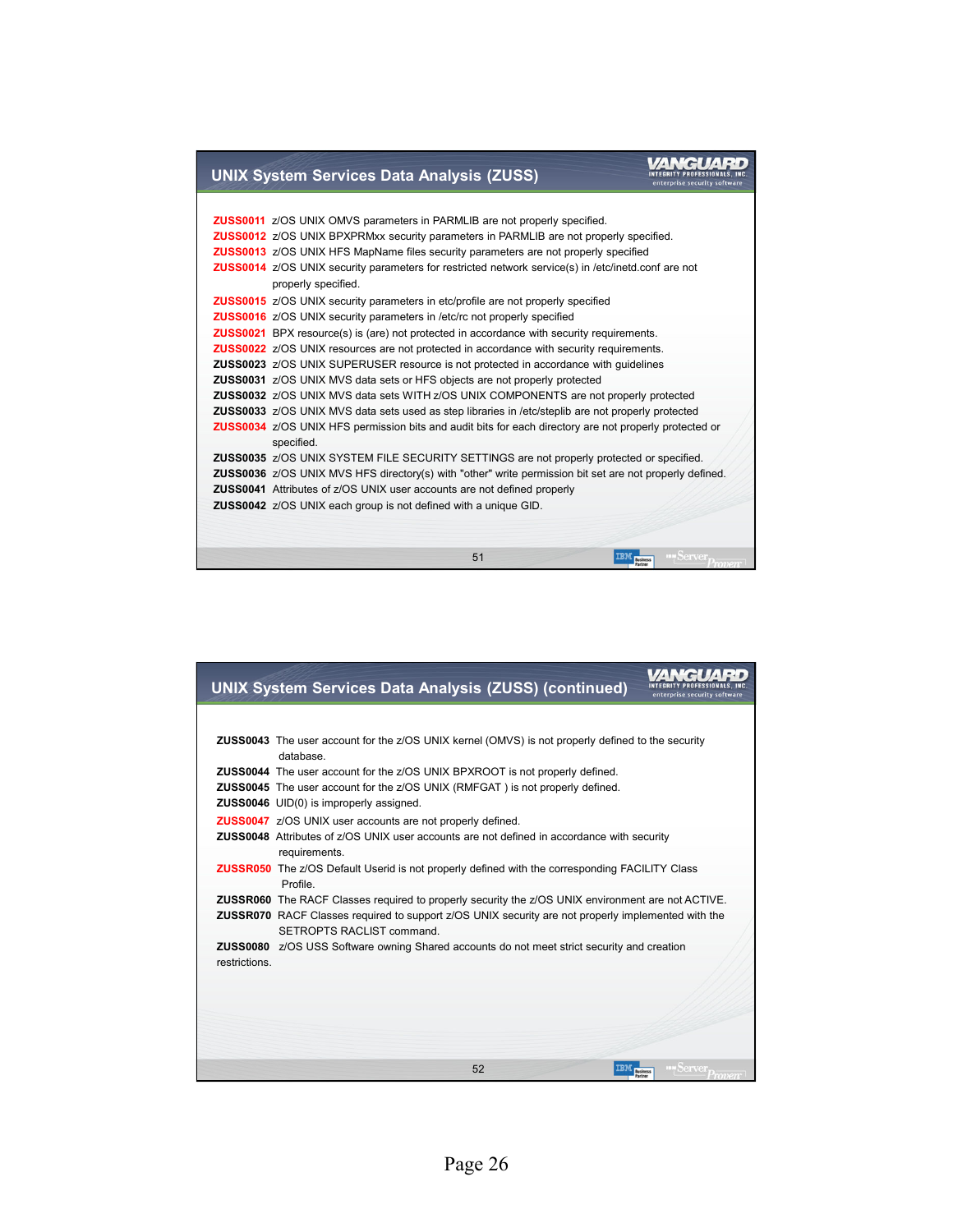

| <b>WebSphere MQSeries for z/OS Analysis (ZWMQ)</b>                                                         | y ell.<br>enterprise security software |
|------------------------------------------------------------------------------------------------------------|----------------------------------------|
|                                                                                                            |                                        |
| <b>ZWMQ0011</b> WebSphere MQ channel security is not implemented in accordance with security requirements. |                                        |
| <b>ZWMQ0012</b> WebSphere MQ channel security is not implemented in accordance with security requirements  |                                        |
| <b>ZWMQ0014</b> Production WebSphere MQ Remotes will utilize Certified Name Filters (CNF).                 |                                        |
| <b>ZWMQ0020</b> User timeout parameter values for WebSphere MQ queue managers are not specified in         |                                        |
| accordance with security requirements.                                                                     |                                        |
| <b>ZWMQ0030</b> WebSphere MQ started tasks are not defined in accordance with the proper security          |                                        |
| requirements                                                                                               |                                        |
| <b>ZWMQ0040</b> WebSphere MQ all update and alter access to MQSeries/WebSphere MQ product and system       |                                        |
| data sets are not properly restricted                                                                      |                                        |
| <b>ZWMQ0049</b> WebSphere MQ resource classes are not properly actived for security checking by the ACP.   |                                        |
| <b>ZWMQ0051</b> WebSphere MQ "switch" profiles are improperly defined to the MQADMIN class.                |                                        |
| <b>ZWMQ0052</b> WebSphere MQ MQCONN Class (Connection) resource definitions are not protected in           |                                        |
| accordance with security.                                                                                  |                                        |
| <b>ZWMQ0053</b> WebSphere MQ dead letter and alias dead letter queues are not properly defined.            |                                        |
| <b>ZWMQ0054</b> WebSphere MQ MQQUEUE (Queue) resource profiles defined to the MQQUEUE class are not        |                                        |
| protected in accordance with security requirements.                                                        |                                        |
| <b>ZWMQ0055</b> WebSphere MQ Process resource profiles defined in the MQPROC Class are not protected in    |                                        |
| accordance with security requirements.                                                                     |                                        |
|                                                                                                            |                                        |
|                                                                                                            |                                        |
| 54                                                                                                         | <b>Business</b><br>P <sub>rowen</sub>  |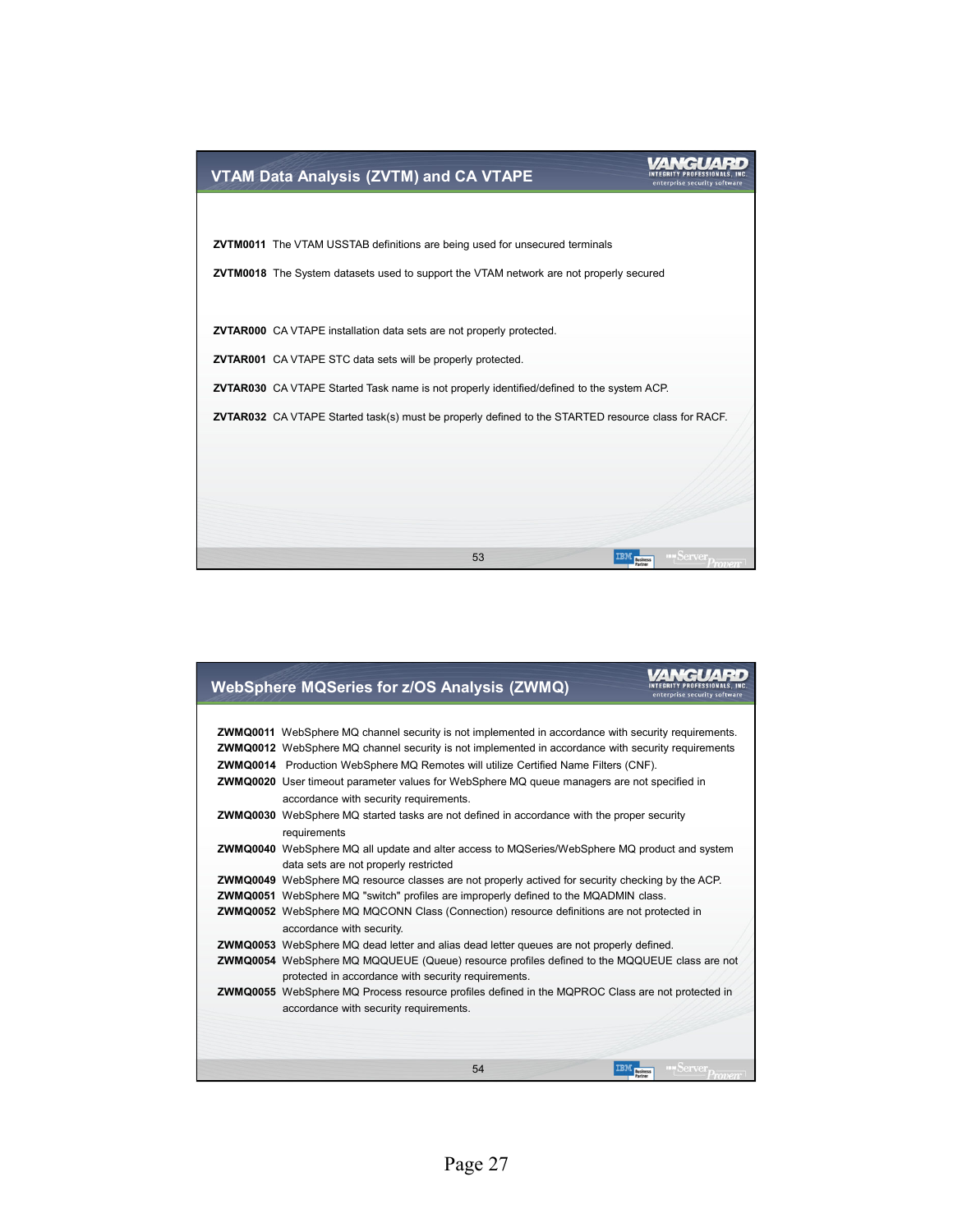

| <b>WebSphere (ZWAS)</b>                                                                                                                    | enterprise security software                |
|--------------------------------------------------------------------------------------------------------------------------------------------|---------------------------------------------|
| <b>ZWAS0010</b> MVS data sets for the WebSphere Application Server are not protected in accordance with                                    |                                             |
| the proper security requirements                                                                                                           |                                             |
| <b>ZWAS0020</b> HFS objects for the WebSphere Application Server are not protected in accordance with the<br>proper security requirements. |                                             |
| ZWAS0030 The CBIND Resource Class for the WebSphere Application Server is not configured in<br>accordance with security requirements       |                                             |
| <b>ZWAS0040</b> Vendor-supplied user accounts for the WebSphere Application Server are defined to the ACP                                  |                                             |
| <b>ZWAS0050</b> The WebSphere Application Server plug-in is not specified in accordance with the proper<br>security requirements.          |                                             |
|                                                                                                                                            |                                             |
|                                                                                                                                            |                                             |
|                                                                                                                                            |                                             |
| 56                                                                                                                                         | Server <sub>Denver</sub><br><b>Business</b> |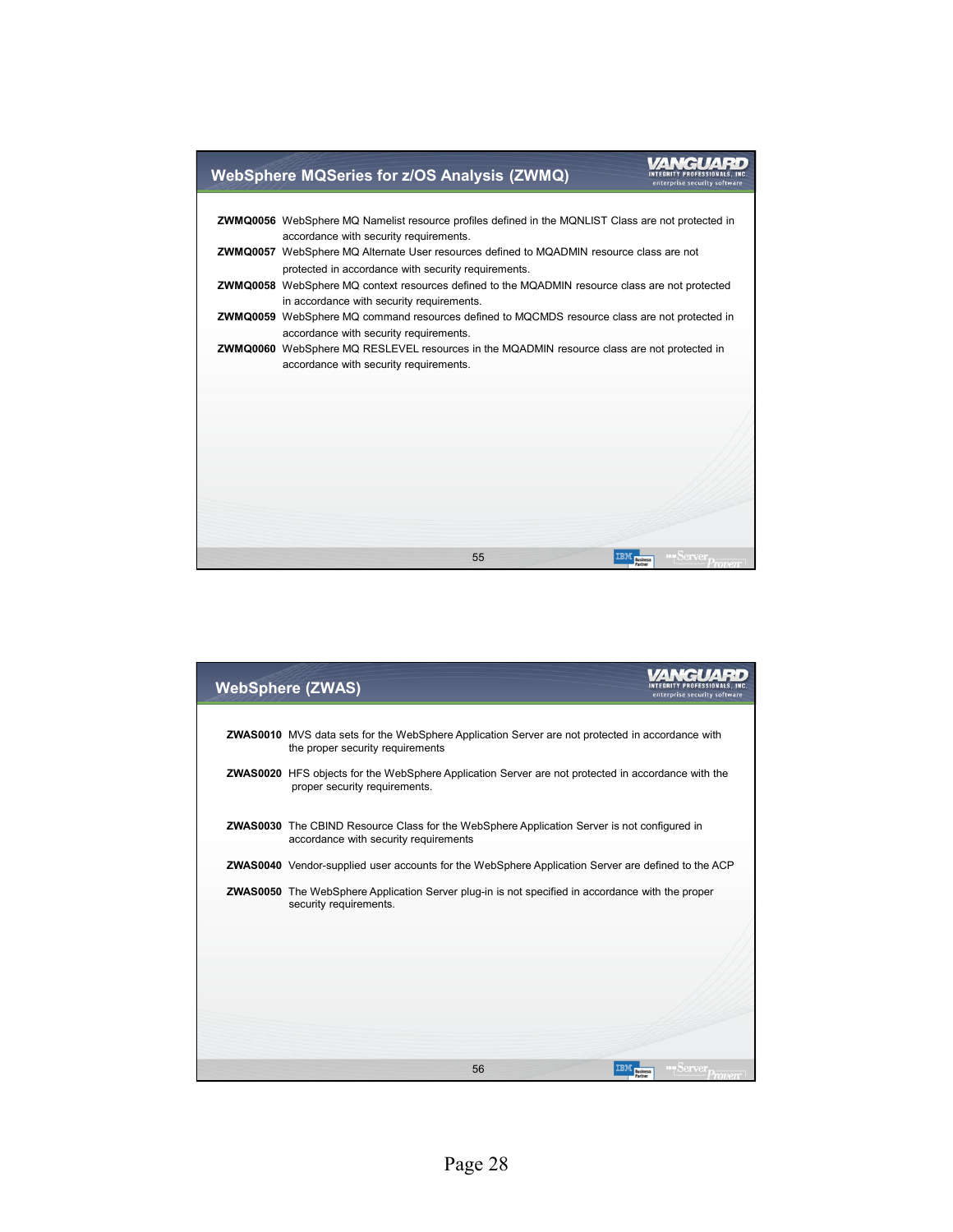

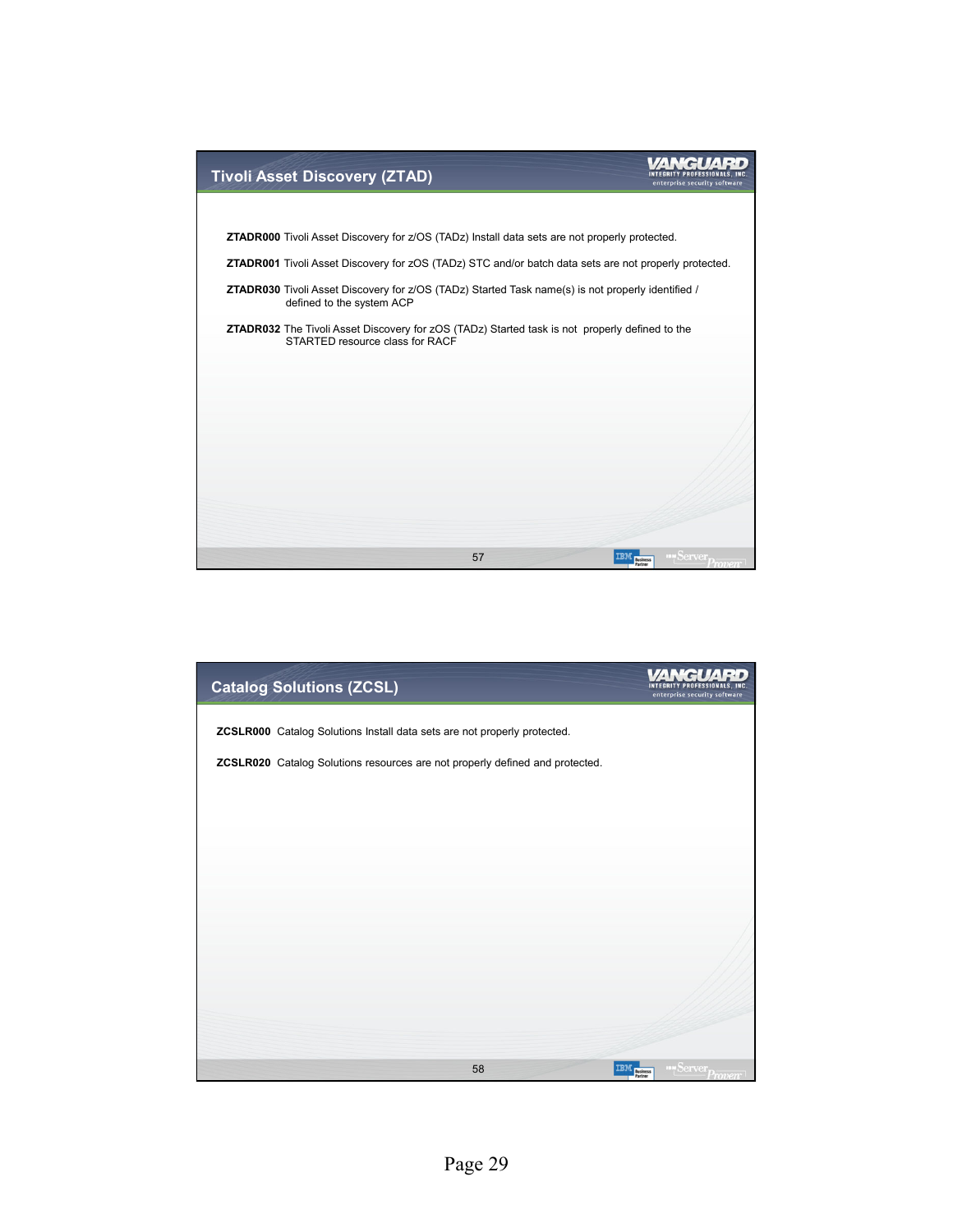

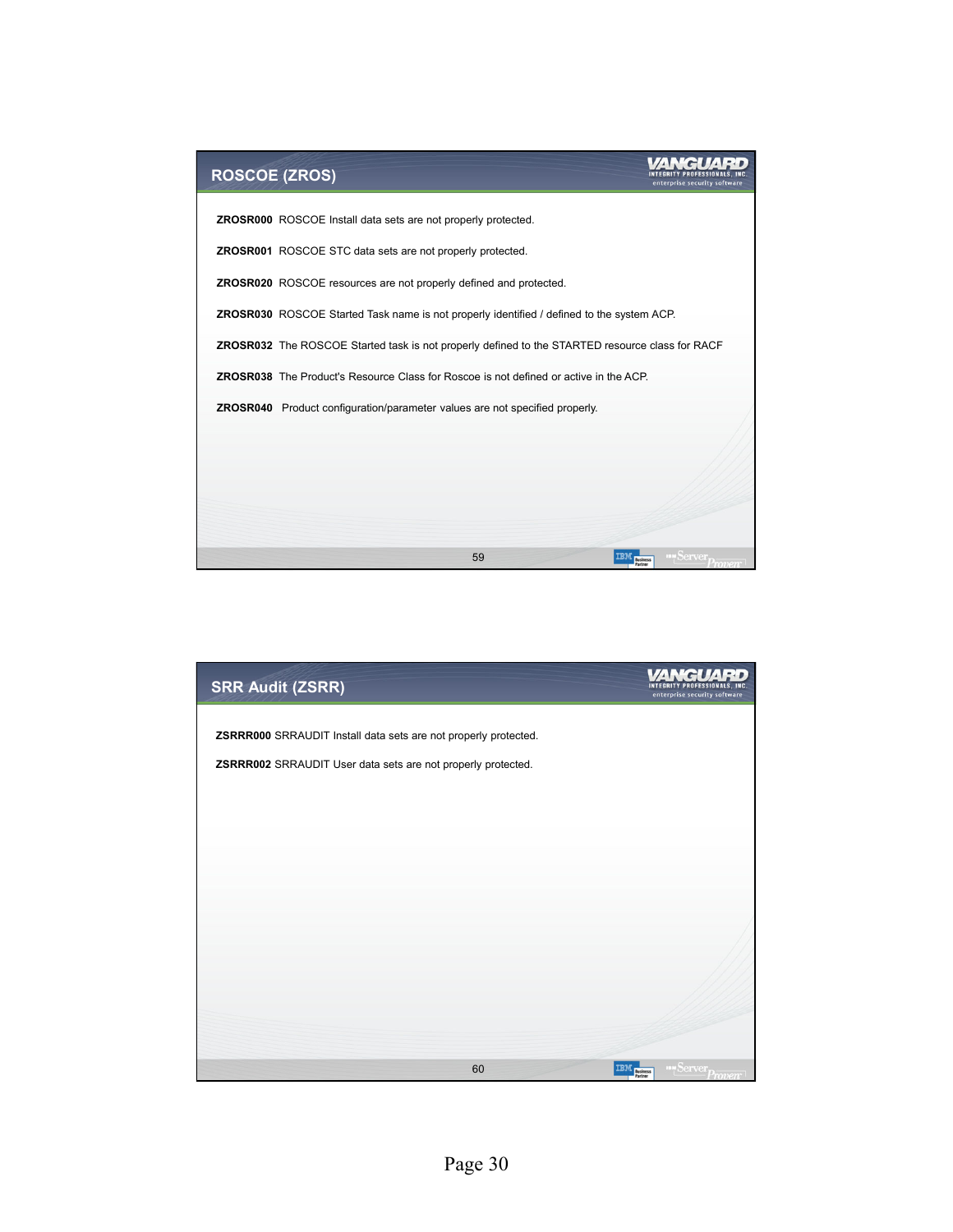

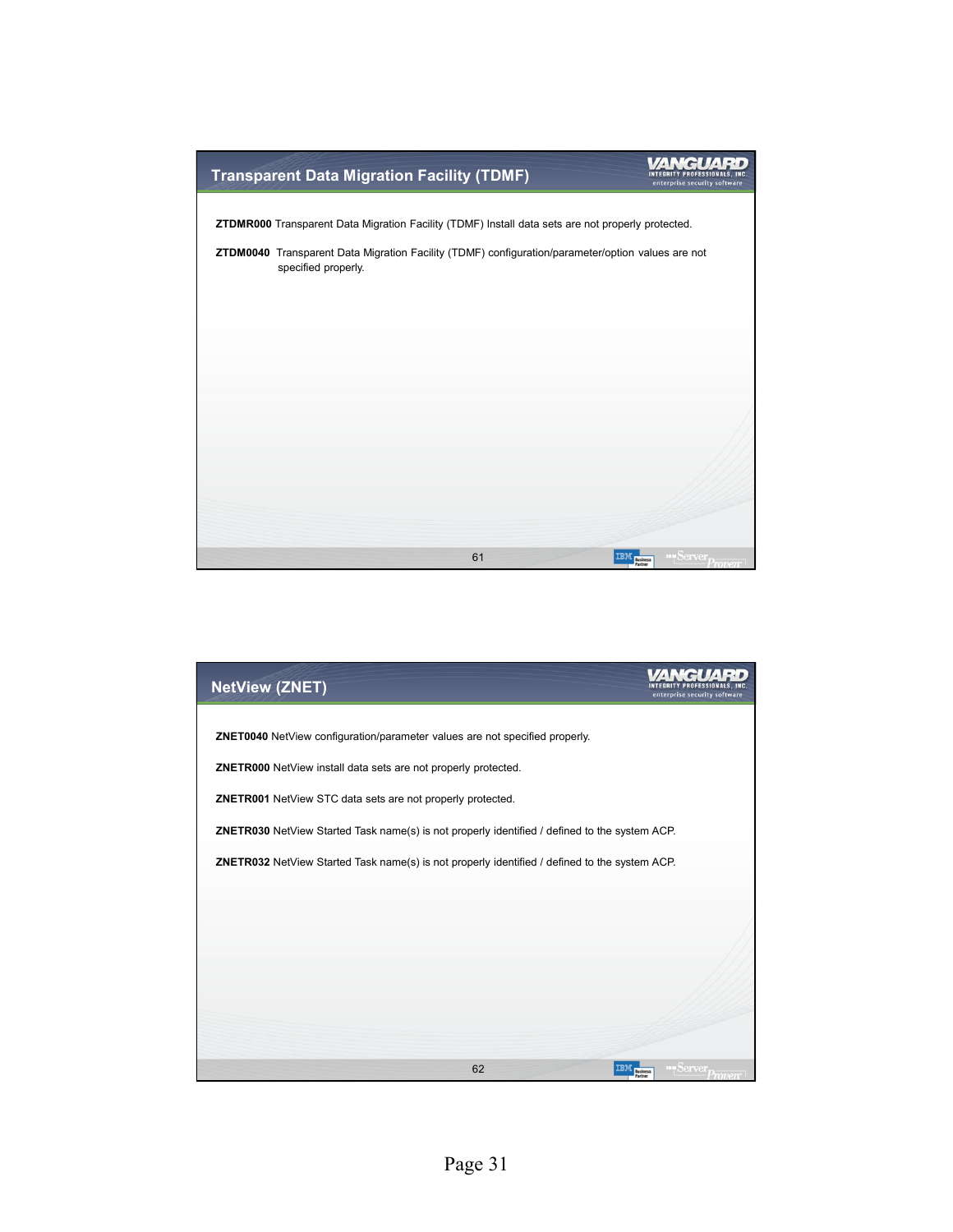

| IBM Health Checker (ZHCK) and IBM CSSMTP                                                                              | enterprise security software        |
|-----------------------------------------------------------------------------------------------------------------------|-------------------------------------|
|                                                                                                                       |                                     |
| <b>ZHCKR001</b> IBM Health Checker STC data sets will be properly protected.                                          |                                     |
| <b>ZHCKR030</b> IBM Health Checker Started Task name will be properly identified and/or defined to the<br>system ACP. |                                     |
| ZHCKR032 IBM Health Checker Started task will be properly defined to the STARTED resource class<br>for RACF.          |                                     |
| ZSMTR030 IBM CSSMTP Started Task name is not properly identified and/or defined to the system<br>ACP.                 |                                     |
| <b>ZSMTR032</b> IBM CSSMTP Started task(s) must be properly defined to the STARTED resource class<br>for RACF.        |                                     |
|                                                                                                                       |                                     |
|                                                                                                                       |                                     |
|                                                                                                                       |                                     |
|                                                                                                                       |                                     |
| 64                                                                                                                    | berver<br><b>Business</b><br>Proven |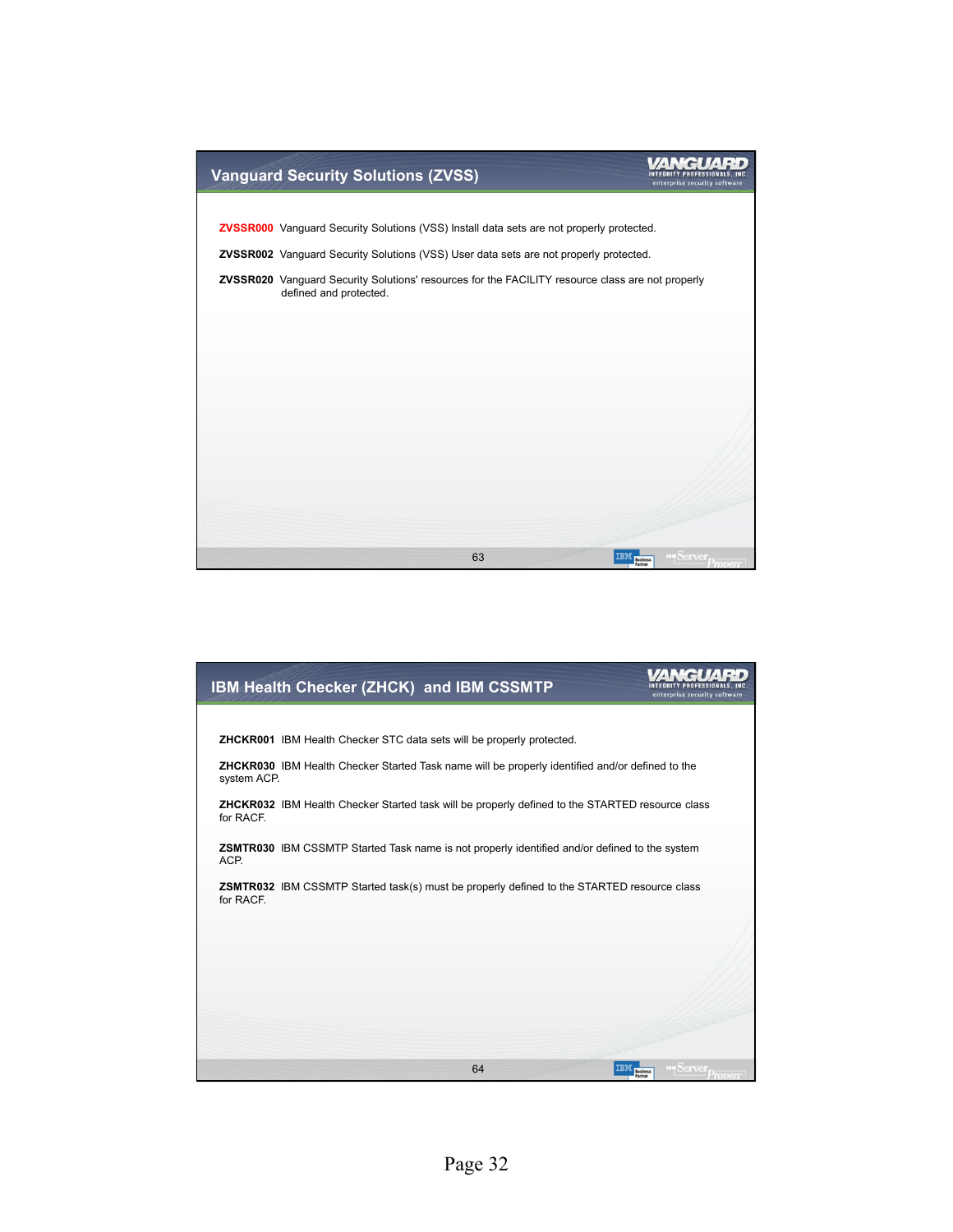

| <b>Anatomy of a STIG</b>                                                                                                                                                                                                                                                                                                                                | enterprise security software |
|---------------------------------------------------------------------------------------------------------------------------------------------------------------------------------------------------------------------------------------------------------------------------------------------------------------------------------------------------------|------------------------------|
| Group ID (Vulid): $V-3895$<br>Group Title: ZSMS0020<br>Rule ID: SV-7357r1 rule<br>Severity: CAT II<br>Rule Version (STIG-ID): ZSMS0020                                                                                                                                                                                                                  |                              |
| <b>Rule Title:</b> DFSMS control data sets are not protected in accordance with security requirements                                                                                                                                                                                                                                                   |                              |
| Vulnerability Discussion: DFSMS control data sets provide the configuration and operational<br>characteristics of the system-managed storage environment. Failure to properly protect these data sets may<br>result in unauthorized access. This exposure could compromise the availability and integrity of some system<br>services and customer data. |                              |
| Responsibility: Information Assurance Officer                                                                                                                                                                                                                                                                                                           |                              |
| IAControls: DCCS-1, DCCS-2, ECCD-1, ECCD                                                                                                                                                                                                                                                                                                                |                              |
| 66                                                                                                                                                                                                                                                                                                                                                      | <b>Business</b>              |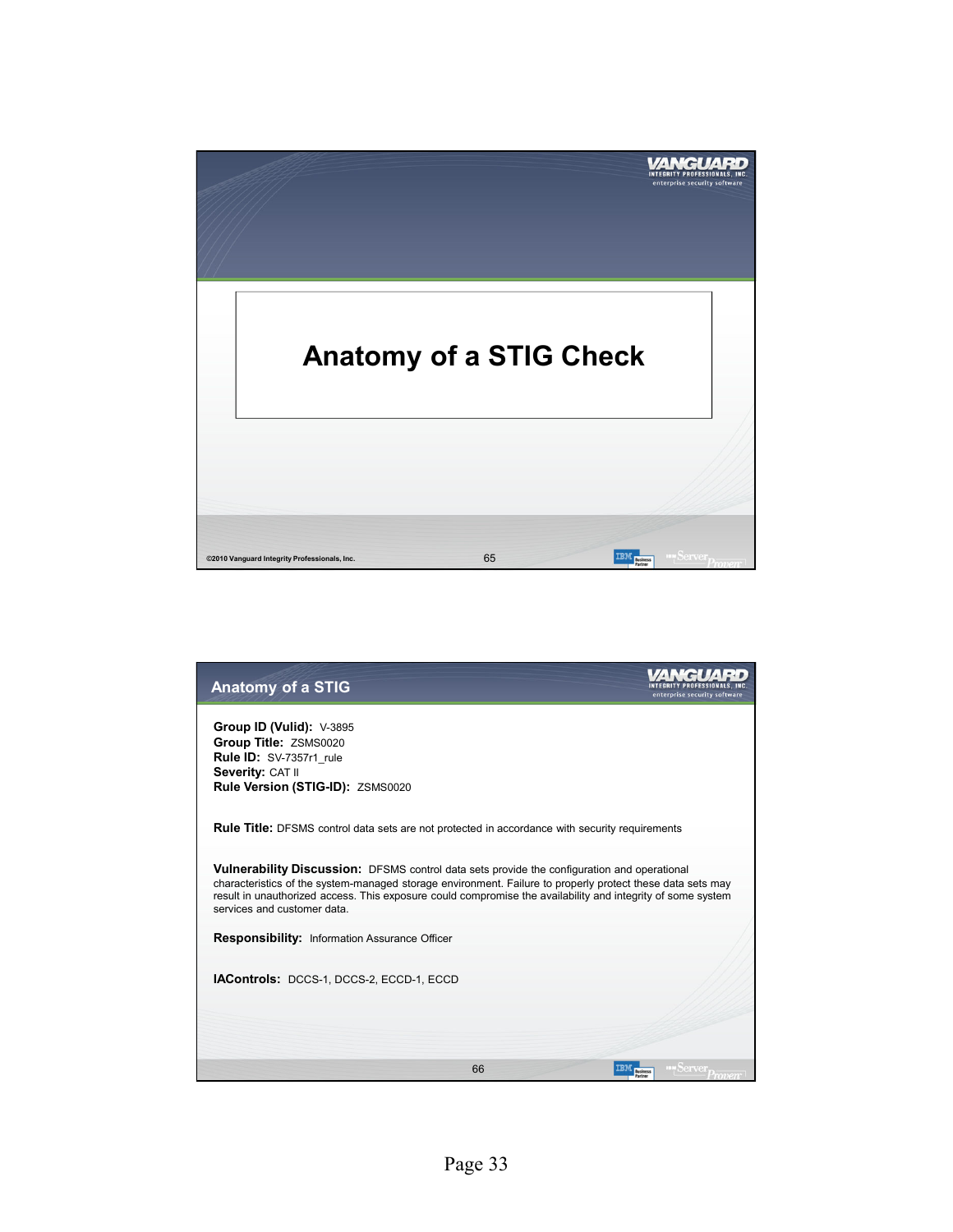| <b>Anatomy of a STIG</b><br>enterprise security software                                                                                                                        |
|---------------------------------------------------------------------------------------------------------------------------------------------------------------------------------|
| <b>Check Content:</b>                                                                                                                                                           |
| Review the logical parmlib data sets, example: SYS1.PARMLIB(IGDSMSxx), to identify the fully qualified file<br>names for the following SMS data sets:                           |
| Source Control Data Set (SCDS)<br>Active Control Data Set (ACDS)<br>Communications Data Set (COMMDS)                                                                            |
| <b>ACDS Backup</b><br>Automatic Class Selection Routine Source Data Sets (ACS)<br><b>COMMDS Backup</b>                                                                          |
| If the RACF data set rules for the SCDS, ACDS, COMMDS, and ACS data sets restrict UPDATE and ALTER<br>access to only systems programming personnel, there is <b>NO FINDING.</b> |
| If the RACF data set rules for the SCDS, ACDS, COMMDS, and ACS data sets do not restrict UPDATE and<br>ALTER access to only systems programming personnel, this is a FINDING    |
|                                                                                                                                                                                 |
|                                                                                                                                                                                 |
| 67                                                                                                                                                                              |

| <b>Anatomy of a STIG</b>                                                                                                                                   | enterprise security software        |
|------------------------------------------------------------------------------------------------------------------------------------------------------------|-------------------------------------|
| Fix Text:                                                                                                                                                  |                                     |
| Review the SYS1.PARMLIB(IGDSMS00) data set to identify the fully qualified file names for the following<br>SMS data sets:                                  |                                     |
| Source Control Data Set (SCDS)<br>Active Control Data Set (ACDS)<br>Communications Data Set (COMMDS)                                                       |                                     |
| Automatic Class Selection Routine Source Data Sets (ACS)<br><b>ACDS Backup</b><br><b>COMMDS Backup</b>                                                     |                                     |
| The RACF data set rules for the SCDS, ACDS, COMMDS, and ACS data sets must restrict UPDATE and<br>ALTER access to only z/OS systems programming personnel. |                                     |
| Some example commands to implement the proper controls are shown here:                                                                                     |                                     |
| AD 'sys3.dfsms.mmd.commds.**' UACC(NONE) OWNER(SYS3) AUDIT(ALL(READ)) DATA('PROTECTED<br><b>PER ZSMS0020')</b>                                             |                                     |
| PE 'sys3.dfsms.mmd.commds.**' ID( <syspaudt>) ACC(A)</syspaudt>                                                                                            |                                     |
|                                                                                                                                                            |                                     |
|                                                                                                                                                            |                                     |
| 68                                                                                                                                                         | <b>IF Server</b><br><b>Business</b> |